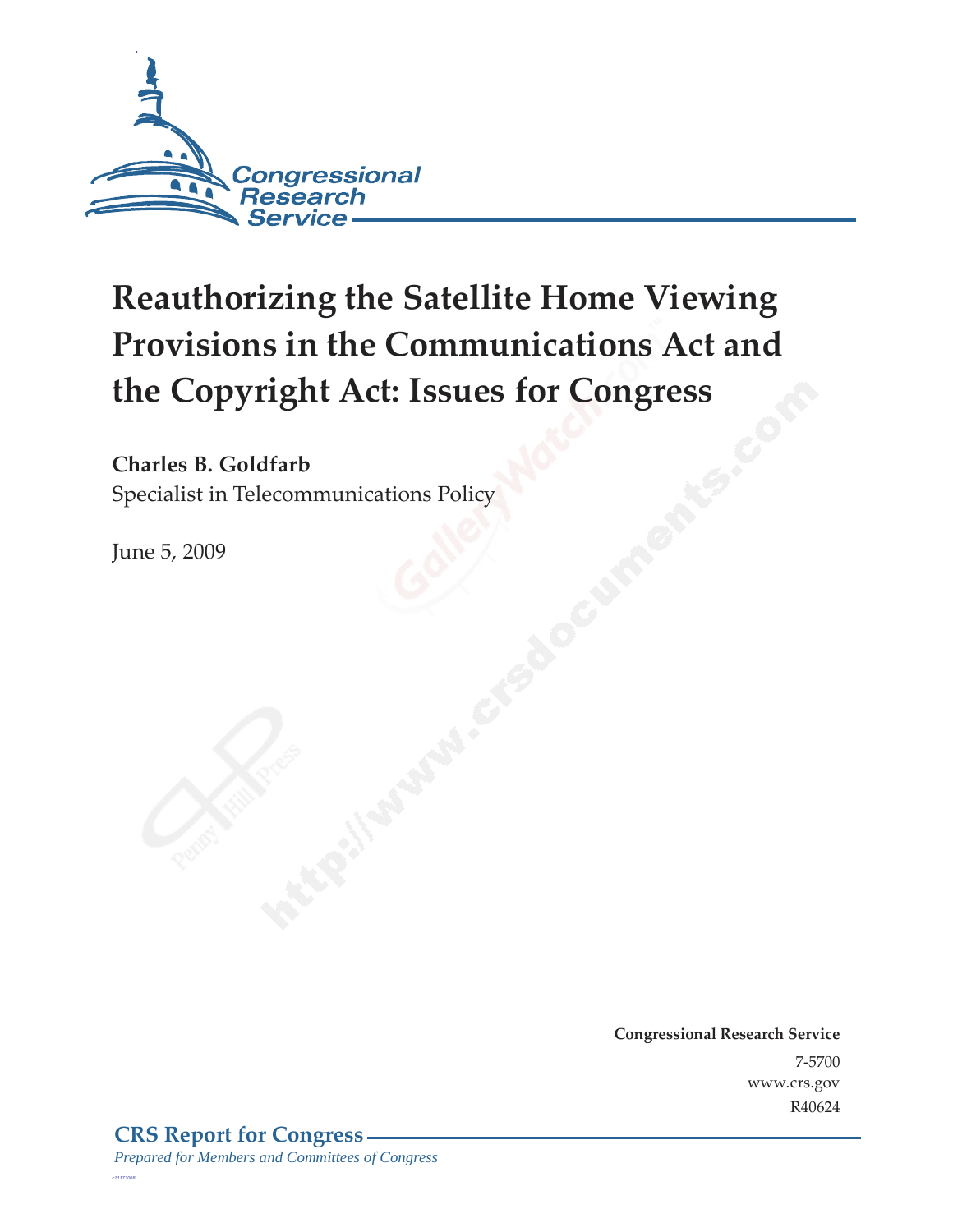### **Summary**

.

Key copyright and retransmission provisions in the 2004 Satellite Home Viewer Extension and Reauthorization Act (SHVERA) face reauthorization this year; they expire on December 31, 2009 and satellite operators would no longer be allowed to provide their subscribers the signals of any broadcast stations located outside their subscribers' local markets.

Congress has constructed a regulatory framework for the retransmission of broadcast television signals by satellite television operators with the goal of fostering satellite as a competitor to cable service. Today, the regulatory framework for satellite exists alongside an analogous, but in some significant ways different, regulatory framework for cable. These frameworks attempt to balance a number of longstanding, but potentially conflicting, public policy goals – most notably, localism, competitive provision of video services, support for the creative process, and preservation of free over-the-air broadcast television. They also attempt to balance the interests of the satellite, cable, and broadcast industries. The statutory provisions distinguish between the retransmission of *local* signals – the broadcast signals of stations located in the same local market as the subscriber – and of *distant* signals. Provisions block or restrict the retransmission of distant broadcast signals in order to protect the local broadcasters from competition from distant signals and to provide them with a stronger negotiating position vis-à-vis the satellite and cable operators, with the intention of fostering local programming.

In addition to the specific provisions subject to sunset, there are several policy issues currently under debate. These include:

- In many situations, counties in one state are assigned to a local market for which the primary city (and the local broadcast stations) are in another state. Under current rules, satellite and cable companies are prohibited or restricted from providing to subscribers in these "orphan counties" the signals of in-state stations. There have been a number of proposals to modify existing statutes to allow or encourage the provision of in-state signals.
- Currently, satellite operators are allowed, but not required, to offer subscribers the signals of all the broadcast stations in their local market. DirecTV and DishTV have chosen not to offer such "local-into-local" service in small markets representing about 3% of U.S. television households. They argue that it would cost more to provide such service than they could recover in revenues and that their limited capacity could be better used providing high definition and other service in more densely populated areas. Representative Stupak has introduced H.R. 927, which would require satellite operators to offer local-into-local service in all markets.
- A number of statutory provisions, and many Federal Communications Commission and Copyright Office rules adopted to implement statutory provisions, are based on the transmission of analog broadcast signals, but during 2009 the required transition to digital broadcast signals will largely be achieved. As a result, some of the existing statutes and rules may no longer be effective in attaining the objectives for which they were enacted, unless they are modified.

This report will be updated as warranted.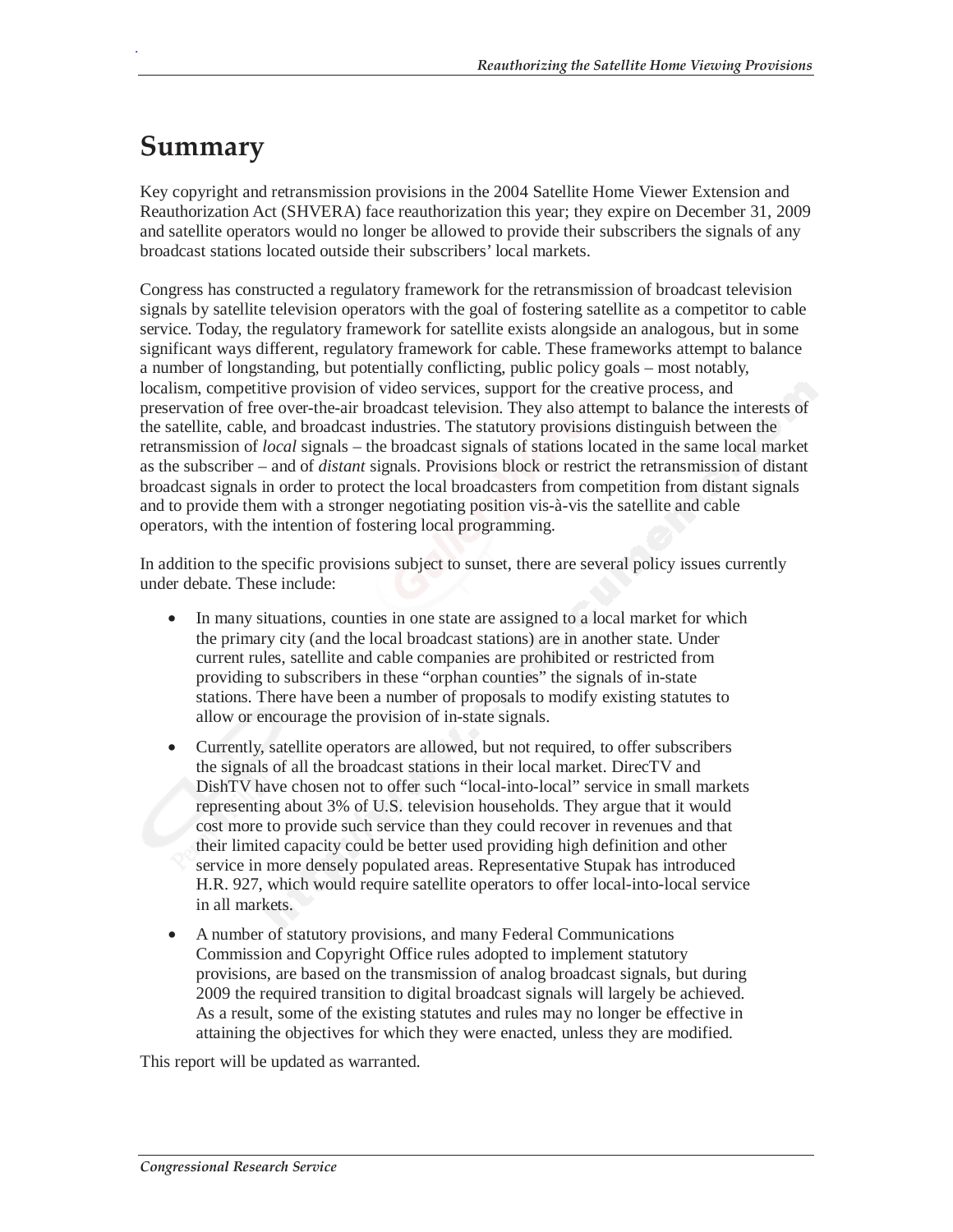### **Contents**

.

| Differences in the Current Retransmission and Copyright Rules for Satellite and Cable 9 |  |
|-----------------------------------------------------------------------------------------|--|
| Providing the Signals of Non-Local but In-State Stations to Orphan Counties 12          |  |

### **Tables**

Table 1. Current Retransmission and Copyright Rules for Satellite and Cable Operators............10

#### **Contacts**

Author Contact Information ......................................................................................................18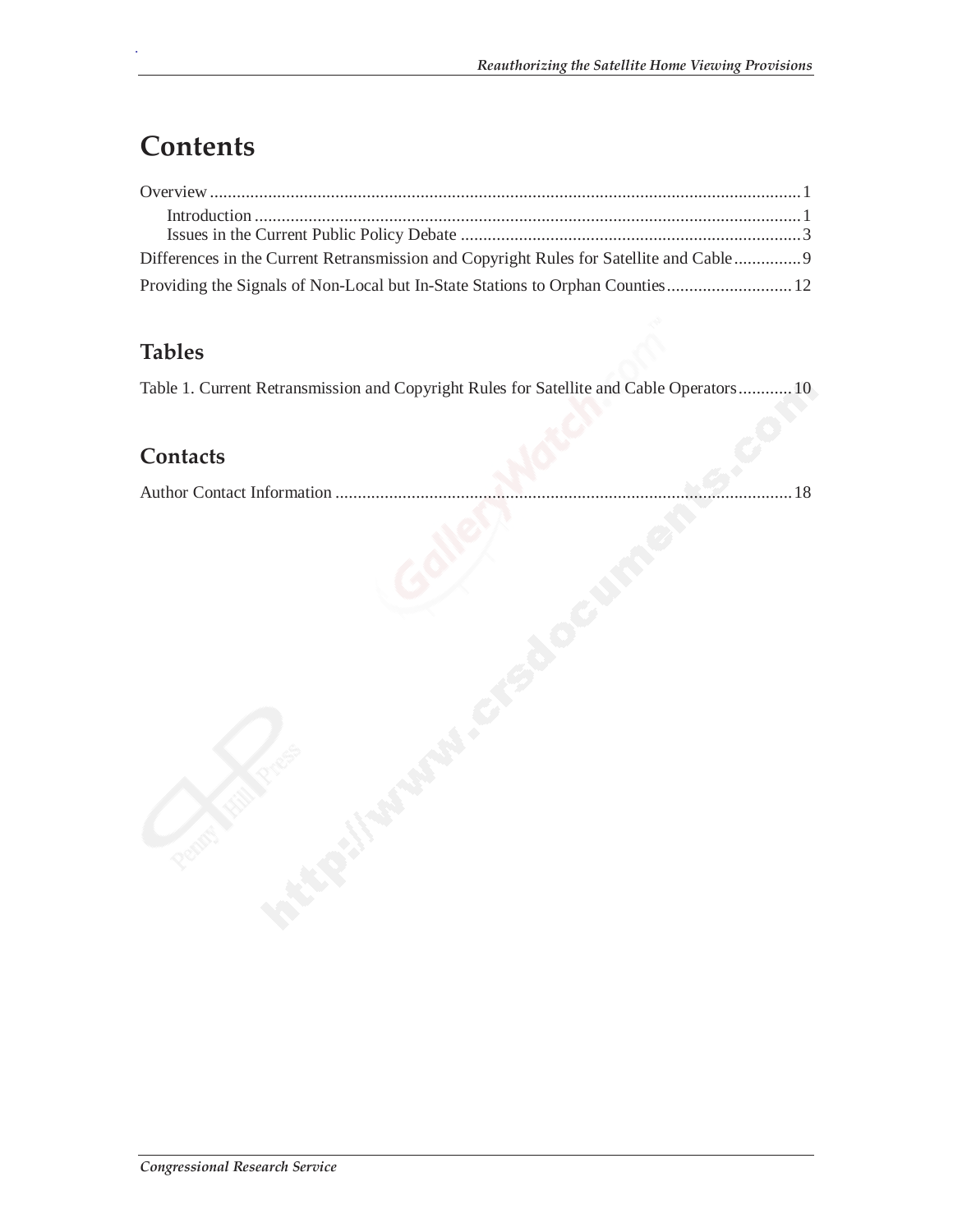### **Overview**

.

#### **Introduction**

Congress has constructed a regulatory framework for the retransmission of broadcast television signals by satellite television operators through a series of laws – the 1988 Satellite Home Viewer Act  $(SHVA)$ ,<sup>1</sup> the Satellite Home Viewer Act of 1994,<sup>2</sup> the 1999 Satellite Home Viewer Improvement Act (SHVIA),<sup>3</sup> and the 2004 Satellite Home Viewer Extension and Reauthorization Act (SHVERA).<sup>4</sup> These laws have fostered satellite provision of multichannel video programming distribution (MVPD) service and, as satellite has become a viable competitor to cable television, attempted to make the regulatory regimes for satellite and cable more similar. Today, the regulatory framework for satellite exists alongside an analogous, but in some significant ways different, regulatory framework for cable.

The various provisions in these satellite acts created or modified sections in the Communications Act of 1934<sup>5</sup> and the Copyright Act.<sup>6</sup> The relevant sections in the Communications Act are administered by the Federal Communications Commission (FCC) and those in the Copyright Act are administered by the Copyright Office in the Library of Congress

SHVERA includes several provisions that will expire on December 31, 2009, unless they are reauthorized. Most significantly,

• Section 119 of the Copyright  $Act^7$  allows satellite operators to retransmit certain "distant" (non-local) broadcast television signals to their subscribers and provides those operators with an efficient, relatively low cost way to license copyrighted works contained in those broadcast signals – a per subscriber, per signal, per month royalty fee. If the law expired, satellite operators would no longer be allowed to offer their subscribers the signals of "superstations"<sup>8</sup> or to offer broadcast network programming to that subset of subscribers who currently cannot receive the signals of local broadcast television network affiliates (that is, local ABC, CBS, NBC, and Fox affiliates).<sup>9</sup> In addition, Section 119 allows

<sup>9</sup> The specific household eligibility requirements for receiving distant signals are very complex, and include certain grandfathered exceptions, but as a general rule households that can receive the signals of local broadcast television stations either over-the-air or as part of local-into-local satellite service are not eligible to receive distant network signals.

 $^{1}$  P.L. 100-667.

 $^{2}$  P.L. 103-369.

<sup>3</sup> P.L. 106-113.

<sup>&</sup>lt;sup>4</sup> P.L. 108-447, passed as Division J of Title IX of the FY2005 Consolidated Appropriations Act.

<sup>5</sup> 47 U.S.C. §§ 325, 335, 338, 339, 340, and 341.

<sup>6</sup> 17 U.S.C. §§ 111, 119, and 122.

 $17$  U.S.C. §119.

<sup>&</sup>lt;sup>8</sup> Superstations are independent broadcast television stations whose broadcast signals are picked up and redistributed by satellite to local cable television operators and to satellite television operators all across the United States. These superstations in effect function like a cable network rather than a local broadcast television station or a broadcast television network. There are six superstations: WTBS, Atlanta; WOR and WPIX, New York; WSBK, Boston; WGN, Chicago; KTLA, Los Angeles; and KTVT, Dallas. All of these superstations carry the games of professional sports teams.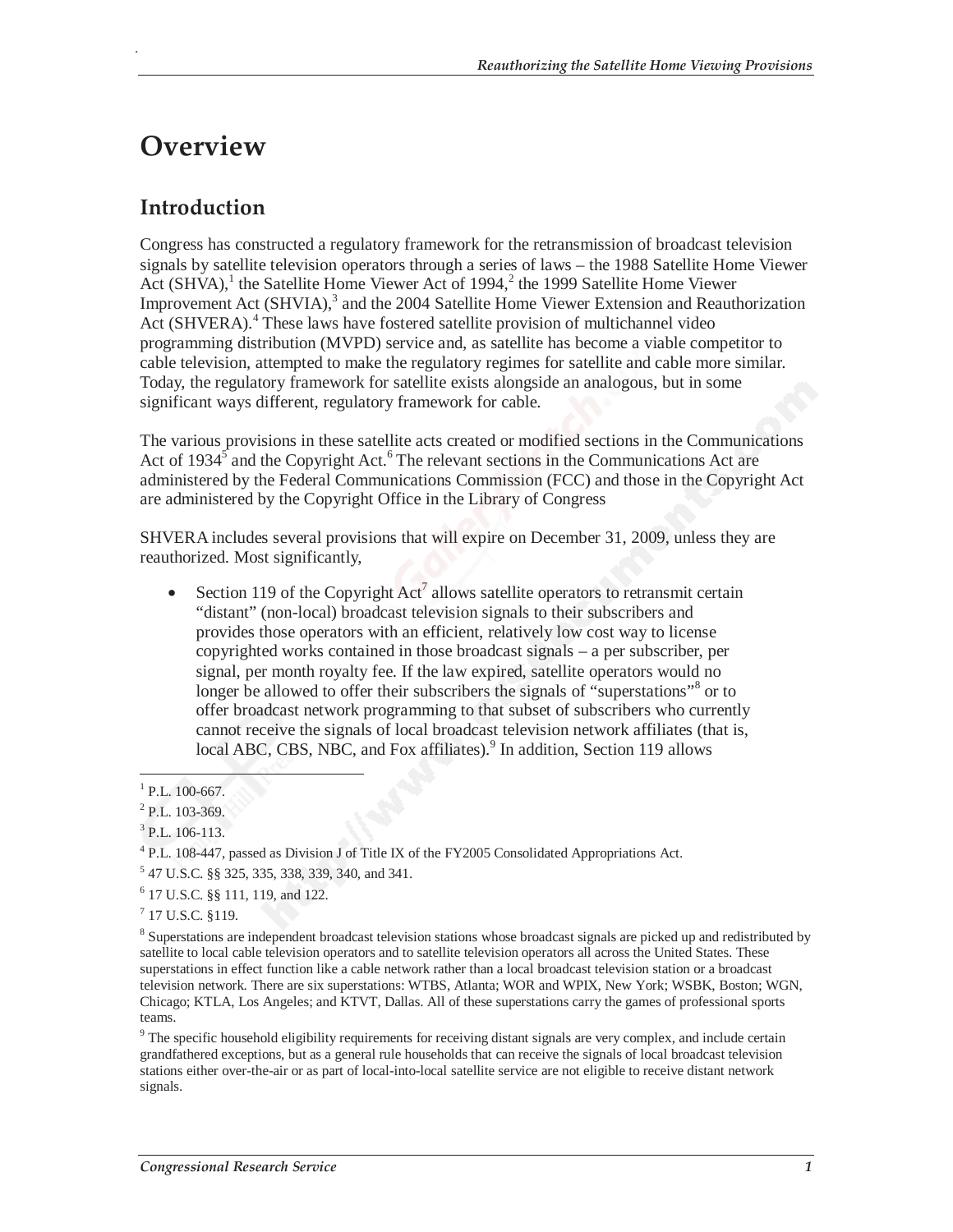satellite providers to retransmit to their subscribers, under a royalty-free copyright license, the signals of stations that are located outside the local market in which the subscriber is located but that are "significantly viewed" by those households in the local market that do not subscribe to any MVPD provider.<sup>10</sup> If section 119 expired, satellite operators would no longer be allowed to offer their subscribers the signals of significantly viewed stations.

• Section 325(b)(2)(C) of the Communications  $Act^{11}$  allows a satellite operator to retransmit the signals of distant network stations, without first obtaining the retransmission consent of those distant stations, to those subscribing households who cannot receive the signals of local broadcast television network affiliates.<sup>12</sup> If it expired, a satellite operator would have to negotiate compensation terms with those distant network stations whose signals it retransmitted to those "unserved" subscribers.

The satellite and cable regulatory frameworks attempt to balance a number of longstanding, but potentially conflicting, public policy goals – most notably, localism, competitive provision of video services, support for the creative process, and preservation of free over-the-air broadcast television. They also attempt to balance the interests of the satellite, cable, and broadcast industries. Congress incorporated the sunset provisions in SHVERA because of its concern that market changes could affect these balances.

The statutory provisions distinguish between the retransmission of *local* signals – the broadcast signals of stations located in the same local market as the subscriber – and of *distant* signals. Provisions block or restrict the retransmission of distant broadcast signals in order to protect the local broadcasters from competition from distant signals and to provide them with a stronger negotiating position vis-à-vis the satellite and cable operators, with the intention of fostering local programming.

The regulatory framework for satellite sets the parameters within which industry players must conduct business. It provides answers to three fundamental business questions:

- may or must the satellite operator retransmit certain categories of local or distant broadcast signals? $13$  If so,
- is retransmission of those signals contingent on the satellite operator receiving the prior retransmission consent of – and providing compensation to – the broadcaster? and

<sup>-</sup>

<sup>&</sup>lt;sup>10</sup> The specific threshold viewing level for a "significantly viewed" station are, for a network affiliate station, a market share of at least 3% of total weekly viewing hours in the market and a net weekly circulation of 25%; for independent stations, 2% of total weekly viewing hours and a net weekly circulation of 5%. The share of viewing hours refers to the total hours that households that do not receive television signals from MVPDs viewed the subject station during the week, expressed as a percentage of the total hours these households viewed all stations during the week. Net weekly circulation refers to the number of households that do not receive television signals from MVPDs that viewed the station for 5 minutes or more during the entire week, expressed as a percentage of the total households that do not receive television signals from MVPDs in the survey area. A satellite operator can retransmit the signals of these significantly viewed stations only with the retransmission permission of the station.

 $11$  47 U.S.C. § 325(b)(2)(C).

 $12$  See footnote 9.

<sup>&</sup>lt;sup>13</sup> This is formally referred to in the statute as "secondary transmission" of the broadcast signals. The initial transmission of the signals by the broadcast station is the "primary transmission."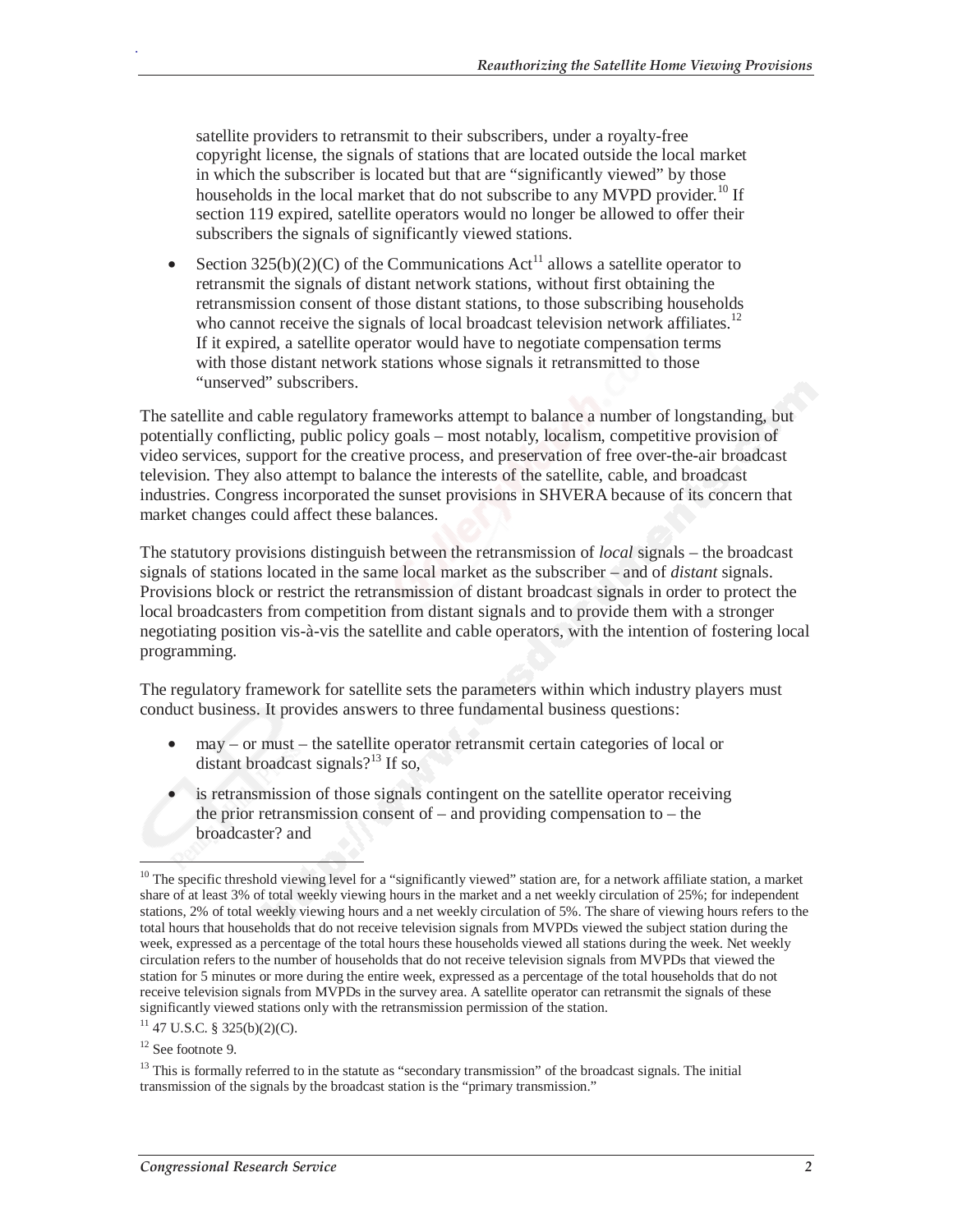• is retransmission of those signals subject to specific copyright license terms?

Industry players also must conduct business within the context of the long-standing industry practice of broadcast program suppliers – both broadcast networks and owners of non-network, syndicated programming – contractually granting individual broadcast television stations the exclusive broadcast rights to that programming in a geographic area and restricting those broadcast stations from allowing other parties to retransmit the station signals carrying that programming beyond the area of exclusivity. Thus, in some situations where the regulatory framework allows satellite (or cable) operators to retransmit the signals of a distant (non-local) broadcast station, subject to obtaining the permission of the broadcast station, that station may be – and, in practice, often is – contractually prohibited from granting the MVPD retransmission rights.

#### **Issues in the Current Public Policy Debate**

The current policy debate is motivated by, but not limited to, the potential need to address the statutory copyright and retransmission consent provisions that will expire on December 31, 2009. To date, two policy issues are receiving the most attention.

• **Carriage of Adjacent In-State, But Non-Local, Broadcast Signals:** Under current statutes and rules, a number of counties are assigned to local markets for which the principal city (from which all or most of the local television signals originate) is outside their state. As a result, satellite subscribers (and many cable subscribers) in these "orphan counties" are not receiving signals from in-state broadcast stations and may not be receiving news, sports, and public affairs programming of interest in their state. Some observers therefore have proposed that satellite operators be allowed to retransmit (and cable operators encouraged to retransmit) to their subscribers in these counties the signals of broadcast stations in in-state, but non-local, markets. Broadcasters, however, have voiced concern that allowing such retransmission could undermine their financial viability by reducing their audience share and thus reducing their advertising revenues. They also assert such retransmission would weaken the local broadcasters' negotiating position with the satellite and cable operators, who could turn to the programming of an in-state but out-of-market affiliate of a particular network if they failed to reach retransmission consent with the local affiliate of that network. Broadcasters claim this would harm their ability to provide quality local programming, which is expensive to produce.<sup>14</sup> Representative Ross has announced his intention to introduce a bill that would allow multi-channel video programming distributors (MVPDs) – satellite operators and cable operators (including telephone companies) – located in an orphan county to retransmit the signals of television broadcast stations located in an adjacent in-state market.<sup>15</sup> In addition, the Four Corners Television Access Act

 $\overline{a}$ 

<sup>&</sup>lt;sup>14</sup> See, for example, John Eggerton, "Affiliate Associations Warn Legislators Against Allowing Imported Signals from In-State, Distant Markets," *Broadcasting & Cable,* March 30, 2009. The issues relating to MVPD retransmission of non-local in-state broadcast signals to orphan counties are discussed in greater detail in a later section of this report.

<sup>&</sup>lt;sup>15</sup> Opening statement of Rep. Ross, Hearing on Reauthorization of Satellite Home Viewer Extension and Reauthorization Act, Subcommittee on Telecommunications and the Internet of the House Committee on Energy and Commerce, February 24, 2009. See, also, Anne Veigle, "Ross Seeks Co-Sponsors for Distant TV Signals Bill," *Communications Daily*, May 22, 2009.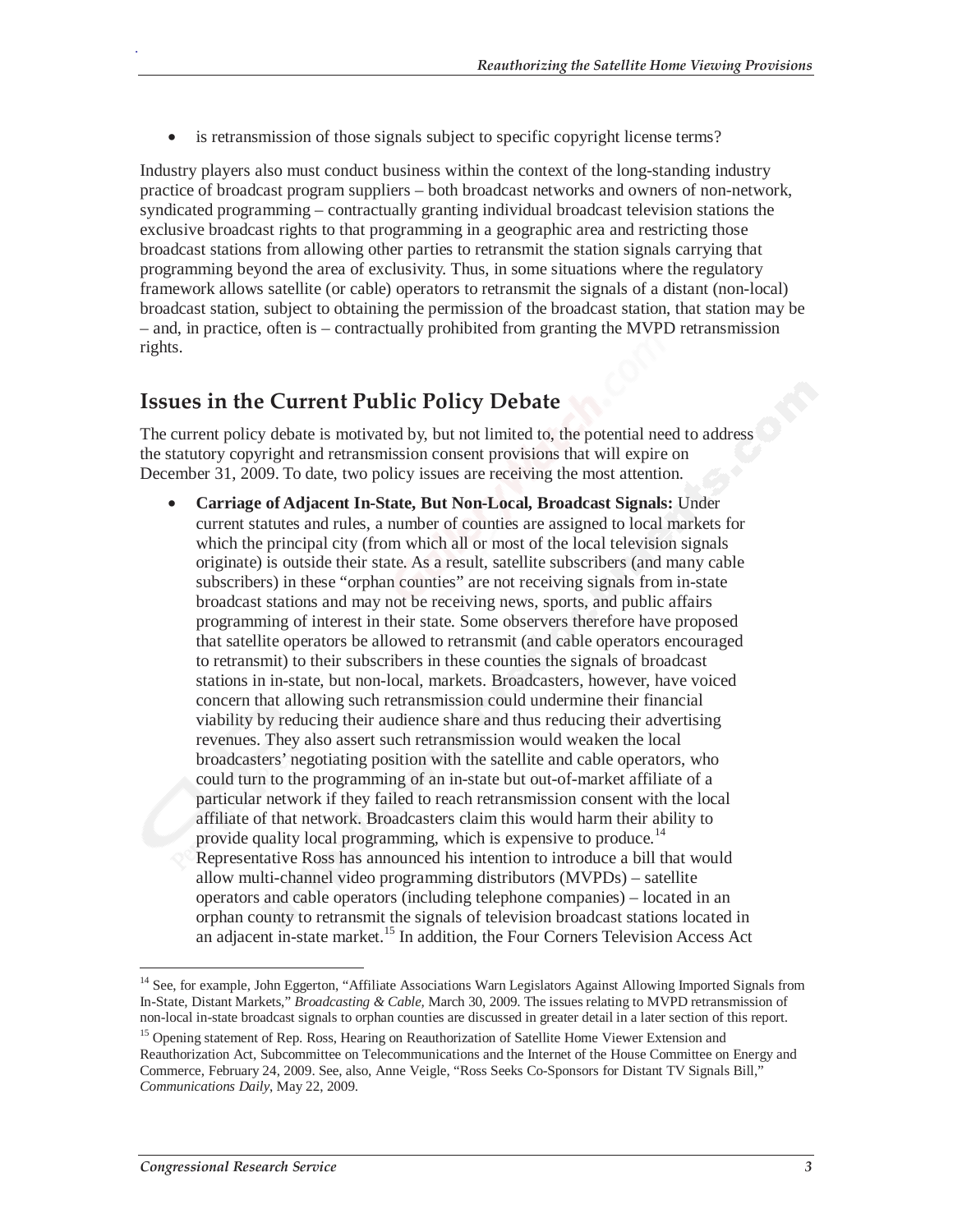of 2009 has been introduced in both the House (H.R. 1860, by Representatives Salazar and Coffman) and the Senate (S. 771, by Senators Bennet and Udall) to allow satellite operators to retransmit the signals of certain in-state broadcast stations to subscribers located in two Colorado counties that are assigned to the Albuquerque, NM local market and to allow cable operators located in those counties to retransmit the signals of certain in-state stations without having to obtain retransmission consent from the stations.<sup>16</sup>

• **Discretionary vs. Mandatory Local Carriage:** Currently, satellite operators are allowed, but not required, to offer subscribers the signals of all the broadcast stations in their local market. If a satellite operator chooses to retransmit the signal of a local broadcast station, it must retransmit the primary signals of all the stations in that local market, subject to obtaining local station permission. The satellite operators have chosen not to offer this "local-into-local" service in many small markets, preferring to use their satellite capacity to provide additional high definition and other programming to larger, more lucrative markets than to use the capacity to serve very small numbers of customers. In some cases, those small markets may not generate enough revenues to cover the costs of providing local-into-local service.<sup>17</sup> As a result approximately 3% of all U.S. households do not have access to local broadcast signals if they subscribe to satellite video service.<sup>18</sup> Representative Stupak has introduced H.R. 927, which would require satellite operators to offer local-into-local service in all markets.

In the debate about reauthorization of the sunsetting provisions in SHVERA, a number of other policy issues are likely to be raised and may be addressed in legislation.

• **Revising Existing Rules That Are Based on Analog Technology:** A number of statutory provisions, and many FCC and Copyright Office rules adopted to implement statutory provisions, are based on the transmission of analog broadcast signals, but during 2009 the transition to digital broadcast signals will largely be achieved. As a result, statutes and rules that explicitly refer to analog technology may no longer be effective in attaining the objectives for which they were initially enacted, unless they are modified. A number of parties have stated that it is timely to make such modifications. Marybeth Peters, Register of Copyrights, has proposed five modifications to Section 111 of the Copyright Law

<sup>-</sup><sup>16</sup> Also, Rep. Boren has introduced H.R. 505, which would allow satellite operators to retransmit to any subscriber in the state of Oklahoma – not just those in adjacent counties—the signals of any broadcast station located in that state.

<sup>&</sup>lt;sup>17</sup> Paul Gallant, an analyst with Stanford Washington Research Group, reportedly stated that mandatory provision of local-into-local service in all markets "would impose significant new costs on Dish Network and DirecTV and generate virtually no new revenue" because the markets in question are so small. See Todd Shields, "DirecTV, Dish May Face Requirement for More Local TV (Update1)," Bloomberg.com, February 23, 2009, available at http://www.bloomberg. com/apps/news?pid=newsarchive&sid=ayQ\_vo3nJImo, viewed on April 27, 2009.

<sup>&</sup>lt;sup>18</sup> According to the written testimony of Charles W. Ergen, chairman, president, and chief executive officer of DISH Network Corporation, submitted for the hearing on "Reauthorization of the Satellite Home Viewer Extension and Reauthorization Act," before the Subcommittee on Communications, Technology, and the Internet, Committee on Energy and Commerce, U.S. House of Representative, February 24, 2009, at p. 2, "DISH provides local service in 178 markets today, reaching 97 percent of households nationwide." According to the written testimony of Bob Gabrielli, senior vice president, broadcasting operations and distribution, DIRECTV, Inc., before the House Judiciary Committee, February 25, 2009, at p. 10, "DIRECTV today offers local television stations by satellite in 150 of the 210 local market in the United States, serving 95 percent of American households. (Along with DISH Network, we offer local service to 98 percent of American households.)"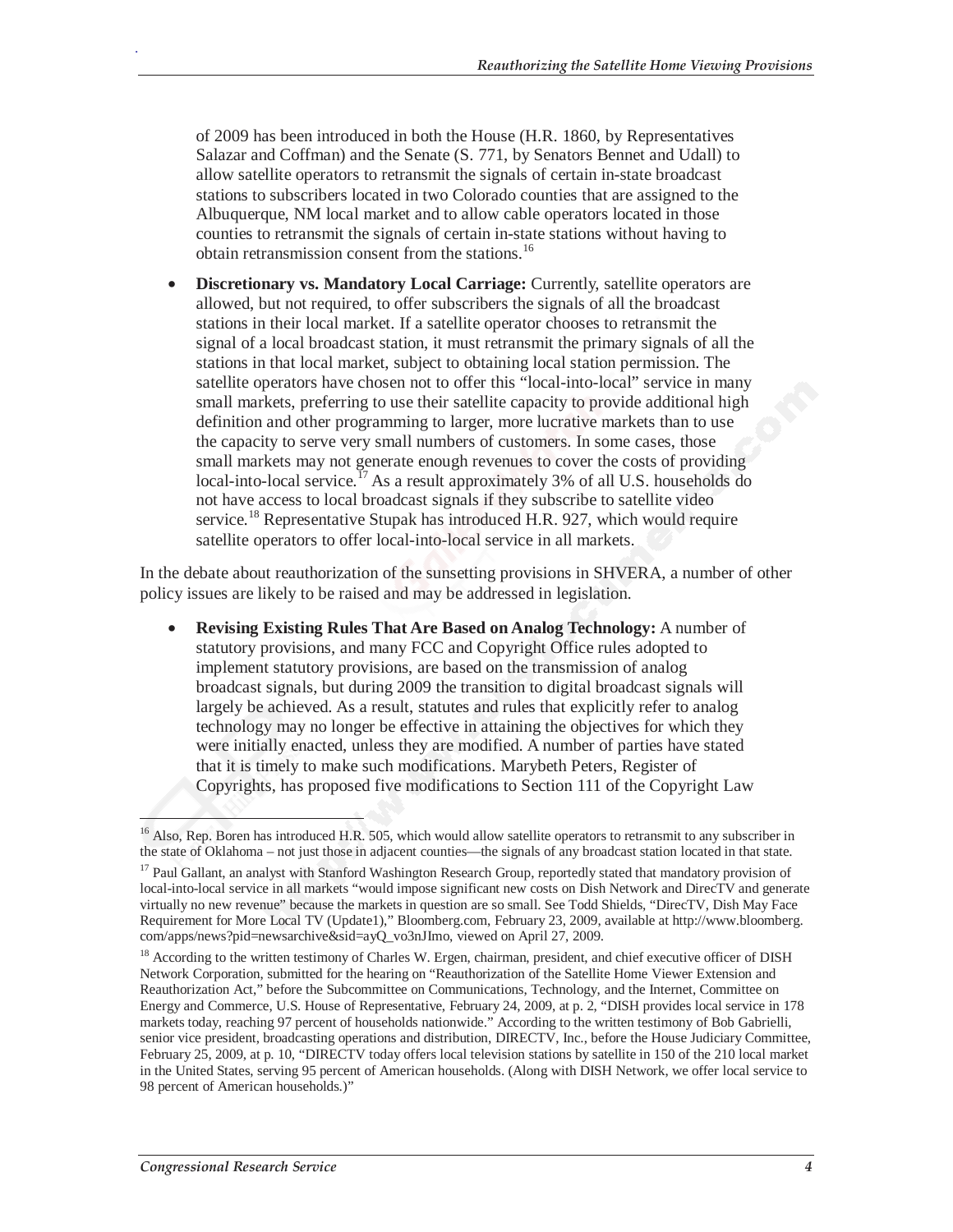and four modifications to Section 119 of the Copyright Act "to accommodate the conversion from analog to digital broadcasting."19 For example, under current law, satellite subscribers who are not able to receive a grade B quality analog television signal<sup>20</sup> (and are thus considered "unserved") are allowed to receive distant signals if their satellite operator is not offering local-into-local service, and some unserved subscribers are allowed to receive distant signals even if their operator does offer local-into-local service. Although the definition of unserved is based on analog technology, those households also are considered unserved for digital service and thus may in some circumstances be allowed to receive distant digital signals by satellite.

- **Carriage of Adjacent Network Affiliate Signals in Those Markets That Lack a Network Affiliate:** Currently, in local markets that are not served by affiliates of each of the four major broadcast television networks, satellite operators may retransmit the distant signals of distant network affiliate stations.<sup>21</sup> Some observers have proposed that, rather than allowing satellite operators to import the signals of any distant network affiliates, such importation of distant network affiliate signals into a so-called "short market" be limited to the signals of affiliates in an adjacent, in-state market, to maximize the likelihood that the programming provided would contribute to localism.22
- **Re-Defining Local Markets in the Relevant Satellite and Cable Statutes:** The current regulatory frameworks for both satellite and cable distinguish between the retransmission of local and distant signals and require that local markets be defined by the Designated Market Areas (DMAs) constructed and published by Nielsen Media Research.<sup>23</sup> The viewing patterns that underlie these Nielsen

-

<sup>&</sup>lt;sup>19</sup> Marybeth Peters, Register of Copyrights, written statement before the House Judiciary Committee, hearing on Copyright Licensing in a Digital Age: Competition, Compensation and the Need to Update the Cable and Satellite TV Licenses," at Appendix 1, February 25, 2009. The proposed modifications to section 111 include revising section 111, and its terms and conditions, to expressly address the retransmission of digital broadcast signals; amending the definition of "local service area of a primary transmitter" to include references to digital station "noise limited service contours" for purposes of defining the local/distant status of noncommercial educational stations (and certain UHF stations) for statutory royalty purposes; amending the statutory definition of "distant signal equivalent" (DSE) to clarify that the royalty payment is for the retransmission of the copyrighted content without regard to the transmission format; amending the definitions of "primary transmission" and "secondary transmission", as well as the "station" definitions in section 111(f) so they comport to the amended definition of DSE; and clarifying that each multicast stream of a digital television station shall be treated as a separate DSE for section 111 royalty purposes. The proposed modifications to section 119 include replacing the existing Grade B analog standard with the new noise-limited digital signal intensity standard; adopting the Individual Location Longley Rice (ILLR) predictive digital methodology for predicting whether a household can receive an acceptable digital signal from a local digital network station; mandating that the FCC adopt digital signal testing procedures for purposes of determining whether a household is actually unserved by a local digital signal; and deleting various references in section 119 to "analog" unless that reference is to low power television stations that have not yet converted to digital broadcasting.

 $20$  The Grade B contour around a station's transmitter identifies the geographic area in which the quality of picture is expected to be satisfactory to the median observer at least 90% of the time for at least 50% of the receiving locations within the contour, in the absence of interfering co-channel and adjacent channel signals. (See Warren Communications News, *Television & Cable Factbook 2009,* at p. A-16.

 $21$  47 U.S.C. § 339.

<sup>22</sup> See, for example, Cheryl Bolen, "Boucher Advises Broadcasters to Negotiate Performance Royalty," *BNA Daily Report for Executives,* April 1, 2009.

<sup>&</sup>lt;sup>23</sup> The statutory provisions for satellite explicitly require the use of Nielsen's DMAs. (17 U.S.C. § 122(j)(2)(A) and (C).) The statutory provisions for cable instructed the FCC to make market determinations "using, where available, commercial publications which delineate television markets based on viewing patterns." (47 U.S.C. § 534(h)(1)(C).) (continued...)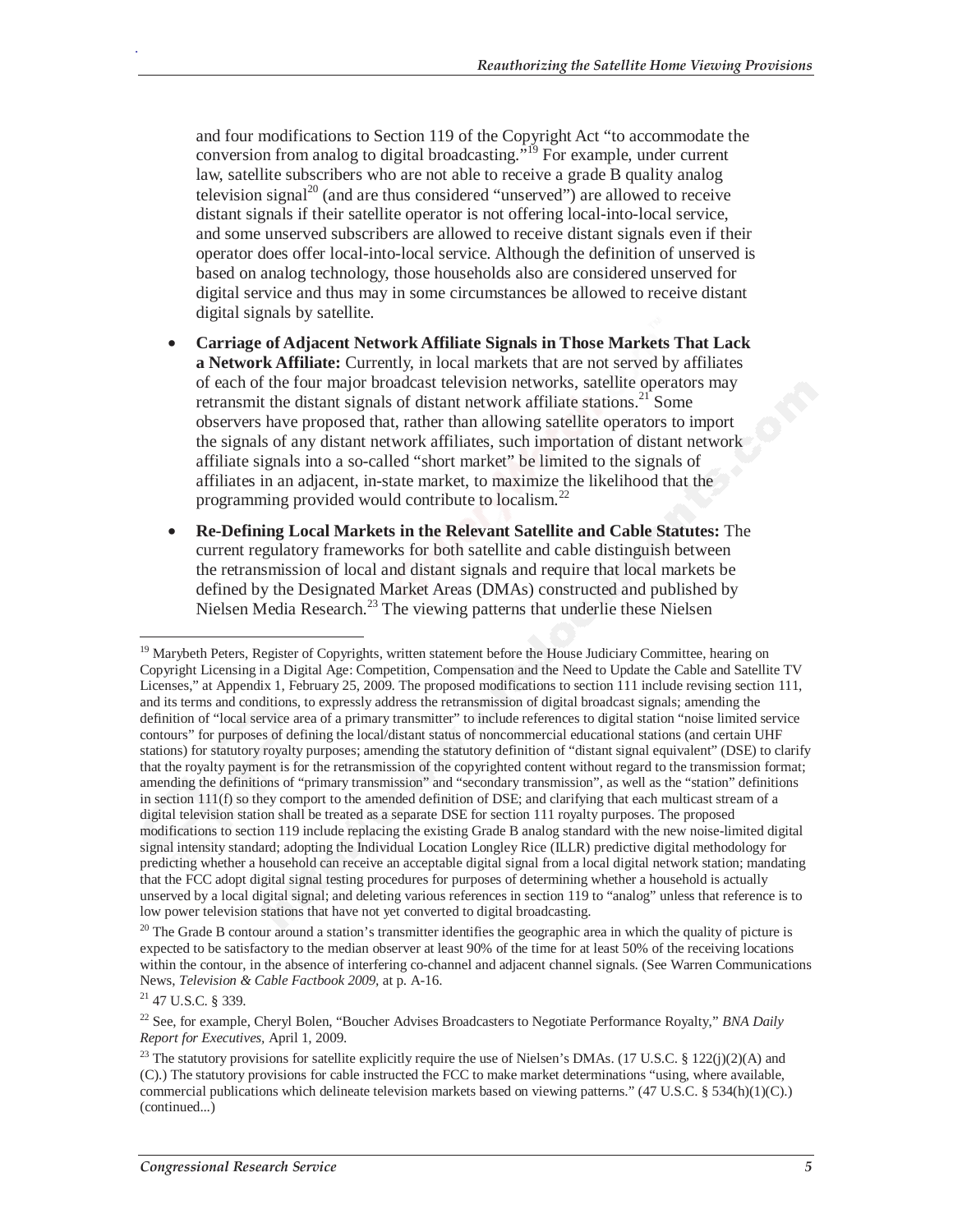markets are primarily the result of the physical locations of the various broadcast television stations and the reach of their signals. (They also reflect the boundaries of the exclusive broadcast territories that each of the three original television broadcast networks – ABC, CBS, and NBC – had incorporated into their contracts with their local affiliate stations decades ago.) DMAs do not take into account state boundaries. Some parties argue that U.S. statutes and rules would more effectively foster the dissemination of state and local news and public affairs information if they incorporated local market definitions that more closely conformed with state borders.

- **Mandatory Carriage of All the Programming Streams of Local Noncommercial Educational Television Stations:** By statute, providers of direct broadcast satellite service (DirecTV and DishTV) must reserve between 4 and 7 percent of their channel capacity exclusively for noncommercial programming of an educational or informational nature.<sup>24</sup> But they are not specifically required to retransmit the signals of local broadcast television stations; they are allowed to do so on condition of carrying the primary signals of all local stations that give permission. With the digital transition, broadcasters now are able to broadcast multiple digital programming streams over their licensed spectrum. Representative Eshoo has introduced H.R. 1155, which would require that satellite operators retransmit to each subscriber the digital signals (including all free, over-the-air digital programming streams) of each qualified noncommercial educational television station located in the subscriber's local market.
- **Regulatory Parity for Satellite and Cable Operators:** As will be discussed in the next section, although satellite and cable operators compete directly with one another in most markets, there are significant differences in the regulatory frameworks under which they operate. Some observers have proposed that the retransmission, copyright, and other rules under which these competing multichannel video programming distributors operate should be rationalized to eliminate artificial competitive advantages or disadvantages. For example, the Copyright Office, in a report to Congress required by  $SHVERA$ <sup>25</sup> has proposed that the gross receipts royalty system for cable retransmission of distant broadcast signals in section 111 of the Copyright Act be replaced by a flat fee per subscriber system of the sort for satellite retransmission of distant broadcast signals in section 119 of the Copyright Act. The Copyright Office also has proposed $^{26}$  that the provisions defining satellite subscriber eligibility for receiving distant signals in section 119 (the "unserved household" provisions) be replaced by the imposition on satellite operators of the FCC's network non-

<u>.</u>

<sup>(...</sup>continued)

Nielsen had already delineated such television markets, assigning geographic areas to markets based on predominant viewing patterns in order to construct ratings data for advertisers, and the FCC therefore adopted Nielsen's market delineations.

 $24$  47 U.S.C. § 335(b)(1).

<sup>25</sup> *Satellite Home Viewer Extension and Reauthorization Act Section 109 Report*, A Report of the Register of Copyrights, June 2008, at pp. ix-xi and 94-180.

<sup>&</sup>lt;sup>26</sup> Satellite Home Viewer Extension and Reauthorization Act Section 109 Report, A Report of the Register of Copyrights, June 2008, at pp. 167-168.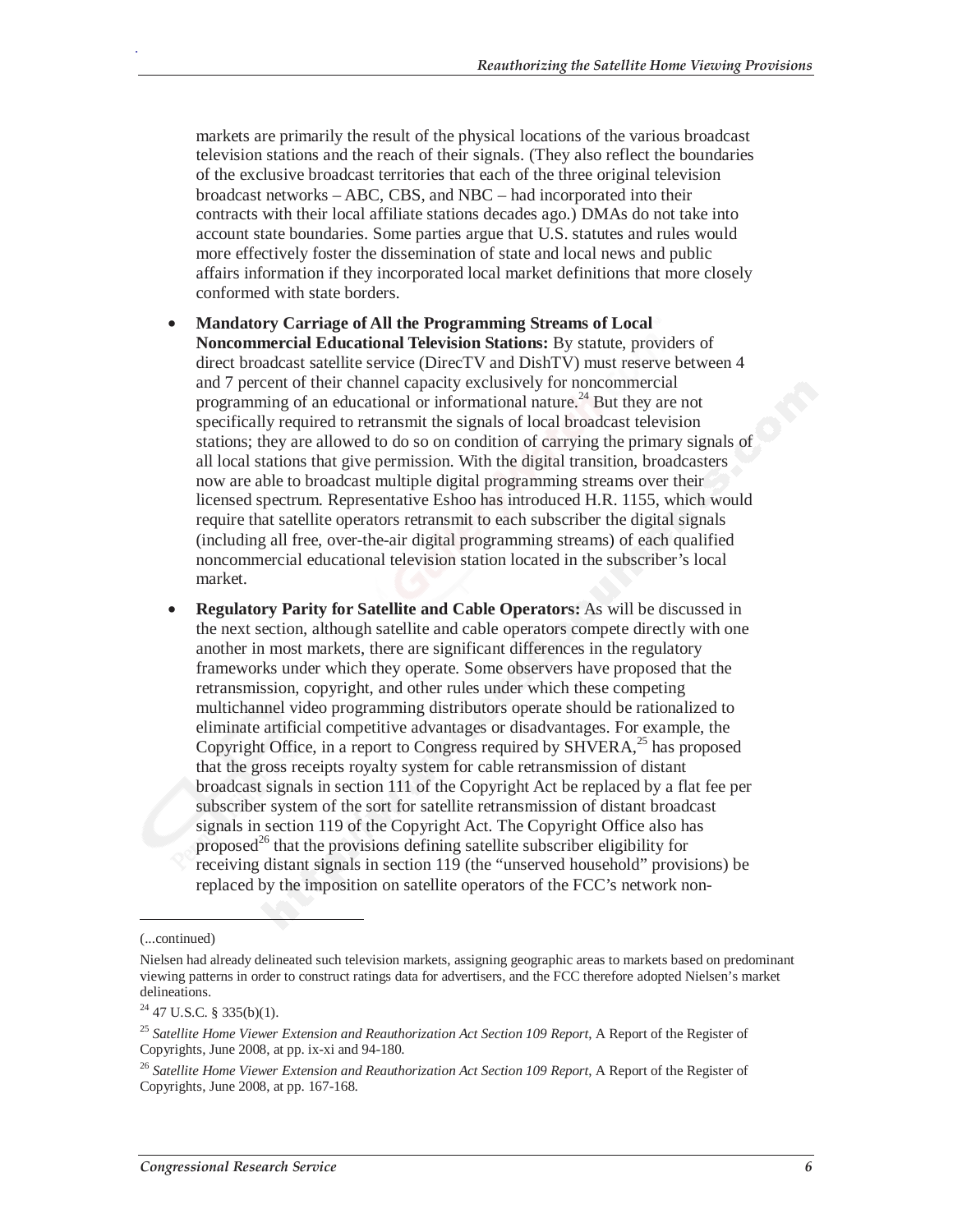duplication<sup>27</sup> and syndicated exclusivity rules<sup>28</sup> (but not its sports blackout<sup>29</sup> rules), which currently are used to limit the retransmission of distant broadcast signals by cable operators.

• **Proposals to Modify Current Retransmission Consent Rules:** Under the "retransmission consent/must carry" election adopted by Congress in 1992, every three years each local commercial television broadcast station licensee must choose between (1) negotiating retransmission consent agreement with the cable systems operating in its service area, and thus receiving compensation from the cable operators for such carriage, or (2) requiring each cable system operating in the service area to carry its signal, but receiving no compensation for such carriage.30 Broadcast stations with popular programming tend to choose the first option; those with less popular programming, the latter. These rules apply to telephone companies, such as Verizon and AT&T, that offer MVPD services that

<sup>-</sup> $27$  47 C.F.R. §§ 76.92, 76.93, 76.106, 76.120, and 76.122. Commercial television station licensees that have contracted with a broadcast network for the exclusive distribution rights to that network's programming within a specified geographic area are entitled to block a local cable system from carrying any programming of a more distant television broadcast station that duplicates that network programming. Commercial broadcast stations may assert these nonduplication rights regardless of whether or not the network programming is actually being retransmitted by the local cable system and regardless of when, or if, the network programming is scheduled to be broadcast. This rule applies to cable systems with more than 1,000 subscribers. Generally, the zone of protection for such programming cannot exceed 35 miles for broadcast stations licensed to a community in the FCC's list of top 100 television markets or 55 miles for broadcast stations licensed to communities in smaller television markets. The non-duplication rule does not apply when the cable system community falls, in whole or in part, within the distant station's Grade B signal contour. In addition, a cable operator does not have to delete the network programming of any station that the FCC has previously recognized as "significantly viewed" in the cable community. With respect to satellite operators, the network non-duplication rule applies only to network signals transmitted by superstations, not to network signals transmitted by other distant network affiliates.

 $^{28}$  47 C.F.R. §§ 76.101, 76.103, 76.106, 76.120, and 76.123. Cable systems that serve at least 1,000 subscribers may be required, upon proper notification, to provide syndicated protection to broadcasters who have contracted with program suppliers for exclusive exhibition rights to certain programs within specific geographic areas, whether or not the cable system affected is carrying the station requesting this protection. However, no cable system is required to delete a program broadcast by a station that either is significantly viewed in the cable community or places a Grade B or better contour over the community of the cable system. With respect to satellite operators, the syndicated exclusivity rule applies only to syndicated programming transmitted by superstations, not to syndicated programming transmitted by other distant broadcast stations.

 $^{29}$  47 C.F.R. §§ 76.111, 76.120, 76.127, and 76.128. A cable system located within 35 miles of the city of license of a broadcast station where a sporting event is taking place may not carry the live television broadcast of the sporting event on its system if the event is not available live on a local television broadcast station, if the holder of the broadcast rights to the event, or its agent, requests such a blackout. The holder of the rights is responsible for notifying the cable operator of its request for program deletion at least the Monday preceding the calendar week during which the deletion is desired. If no television broadcast station is licensed to the community in which the sports event is taking place, the 35-mile blackout zone extends from the broadcast station's licensed community with which the sports event or team is identified. If the event or local team is not identified with any particular community, (for instance, the New England Patriots), the 35-mile blackout zone extends from the community nearest the sports event which has a licensed broadcast station. The sports blackout rule does not apply to cable television systems serving fewer than 1,000 subscribers, nor does it require deletion of a sports event on a broadcast station's signal that was carried by a cable system prior to March 31, 1972. The rule does not apply to sports programming carried on non-broadcast program distribution networks such as ESPN. These networks, however, may be subject to private contractual blackout restrictions. Similarly, the sports blackout rule applies to satellite operators only if a local television broadcast station is not carrying the local sports event. If a local broadcast station does not have permission to carry the local game, then no other broadcaster's signal displaying the game can be shown in the protected local blackout zone. The sports blackout rule applies to a satellite operator's retransmission of nationally distributed superstations and network affiliated stations. The rule exempts satellite operators with fewer than 1,000 subscribers in the protected area.

<sup>30 47</sup> U.S.C. §§ 325, 338, and 534.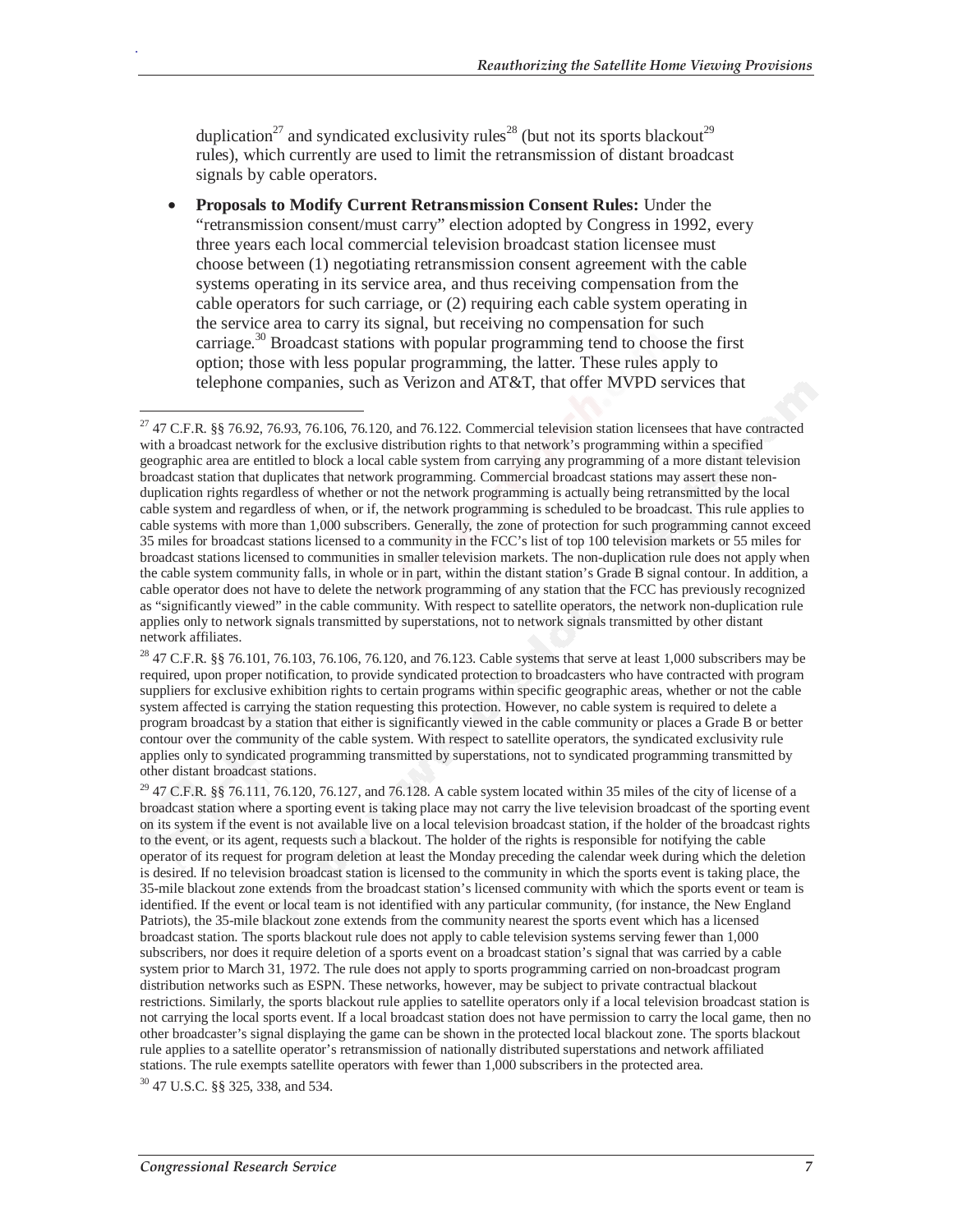meet the definition of cable service. The rules are somewhat different for satellite providers of MVPD service. If a satellite operator offers local-into-local service in a market, it must retransmit the primary signals of every broadcast station in the local market that gives retransmission permission. Thus all MVPDs must obtain the permission of a local station in order to retransmit that station's signals. In 1992, cable operators were the only MVPDs in a broadcaster's service area and they could refuse to pay compensation for retransmitting the broadcaster's signal because the broadcaster would lose advertising revenues if its signal were not carried by the cable operator. Now that there are competing MVPDs, broadcasters with popular, "must have" programming are in a stronger negotiating position, because if an MVPD fails to reach a retransmission agreement with a broadcaster it could risk losing many subscribers to a competing MVPD that has such an agreement. Local broadcasters today often receive per subscriber fees from MVPDs for the retransmission of their programming, just as cable networks do. Small cable operators represented by the American Cable Association have argued that they are placed in an especially disadvantageous position with broadcasters in retransmission consent negotiations, because they must compete against large satellite and telephone companies that can negotiate better terms with local broadcasters. They therefore have proposed that retransmission consent rules be modified to prohibit broadcasters from charging discriminatory rates for retransmission consent<sup>31</sup> and that the terms of all retransmission consent agreements, which currently are kept confidential, be made public to allow parties and the FCC to detect any discrimination.

• **Proposals to Eliminate the Statutory Copyright Licensing System for Cable and Satellite Retransmission of Distant Broadcast Signals:** The United States Copyright Office has proposed that Congress abolish sections 111 and 119 of the Copyright Law, arguing that the statutory licensing systems created by these provisions result in lower payments to copyright holders than would be made if compensation were left to market negotiations.<sup>32</sup> According to the Copyright Office, the cable and satellite industries no longer are nascent entities in need of government subsidies, have substantial market power, and are able to negotiate private agreements with copyright owners for programming carried on distant broadcast signals. Other parties argue that the current licensing systems are efficient and the that purpose of copyright law is to balance the potentially conflicting goals of fostering the dissemination of copyrighted material and allowing the copyright holder to be compensated by giving the copyright holder a *limited* monopoly over its material; they oppose a rule that allows the copyright holder to fully exploit its monopoly power to receive whatever the market would bear.<sup>33</sup>

-

<sup>&</sup>lt;sup>31</sup> See, for example, the Statement of Matthew M. Polka, president and CEO, American Cable Association, before the Federal Communications Commission En Banc Hearing on Broadband and the Digital Future, Pittsburgh, PA, July 21, 2008.

<sup>32</sup> *Satellite Home Viewer Extension and Reauthorization Act Section 109 Report*, A Report of the Register of Copyrights, June 2008, at p. xiv.

<sup>&</sup>lt;sup>33</sup> See, for example, the website of Public Knowledge at http://www.publicknowledge.org/issues/copyright.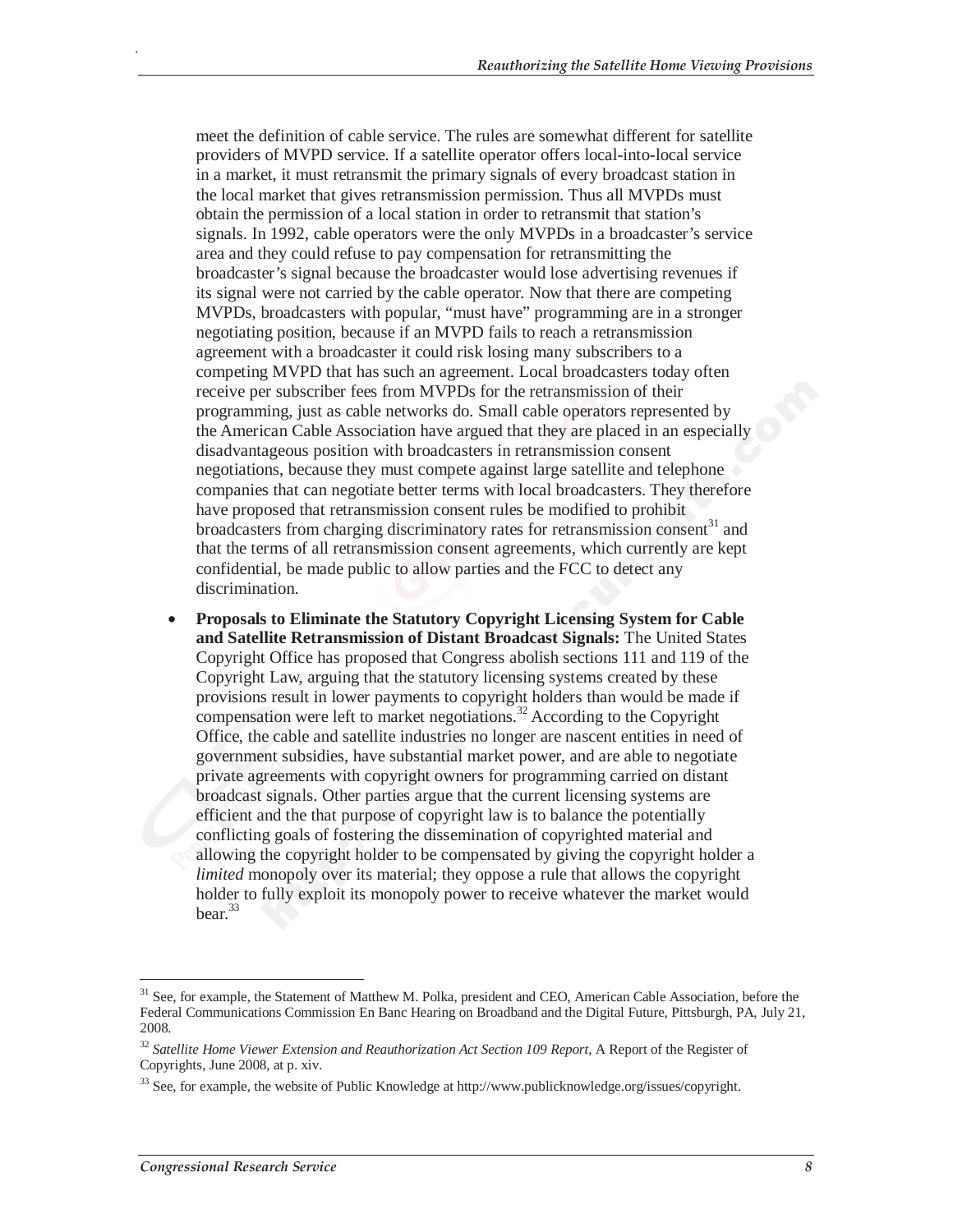## **Differences in the Current Retransmission and Copyright Rules for Satellite and Cable**

The four statutes that created and modified the regulatory framework for satellite sought to foster satellite provision of MVPD service as a competitive alternative to cable service and, as satellite became a viable competitor, to make the satellite and cable regulatory regimes more similar. But many differences remain. For example,

- Cable operators must abide by the retransmission consent/must carry elections of the broadcast stations located in their DMAs and therefore must retransmit to their subscribers the primary signals of the local stations unless a station does not grant retransmission permission. While satellite operators must retransmit the signals of all eligible local broadcast stations if they choose to retransmit any, and such retransmission is subject to obtaining the retransmission permission of the station, an operator can choose not to offer any local signals by not offering local-into-local service in a DMA.
- Both satellite and cable operators are subject to restrictions on the distant signals that they can offer their subscribers. The primary regulatory mechanisms for restricting cable retransmission of distant signals are the FCC's network nonduplication and syndicated exclusivity rules that require the cable operator to black out distant programming that duplicates local programming. The primary mechanisms for restricting satellite retransmission are a complex array of rules that confine the retransmission of distant network signals to those subscribers deemed "unserved."
- Although both satellite and cable operators are subject to copyright licensing for the retransmission of distant superstation and network signals, the license fees for satellite operators are set on a flat per subscriber, per distant station carried basis, while the license fees for cable operators are based on the cable operator's gross revenues.
- Cable operators are required to retransmit to their subscribers the signals of stations that are located outside the DMA in which the cable system is located but that are "significantly viewed" by those households in the cable service area that do not subscribe to any MVPD provider, if the significantly viewed station gives retransmission permission. In contrast, satellite operators are permitted, but not required, to retransmit to their subscribers the signals of significantly viewed stations.

**Table 1** compares some key retransmission and copyright provisions for satellite and cable to identify similarities and differences.<sup>34</sup>

-

<sup>&</sup>lt;sup>34</sup> The table does not present an exhaustive list of retransmission and copyright rules. Nor does it present the detailed eligibility requirements for a subscriber to be considered "unserved;" the eligibility rules are replete with exceptions and many pages long.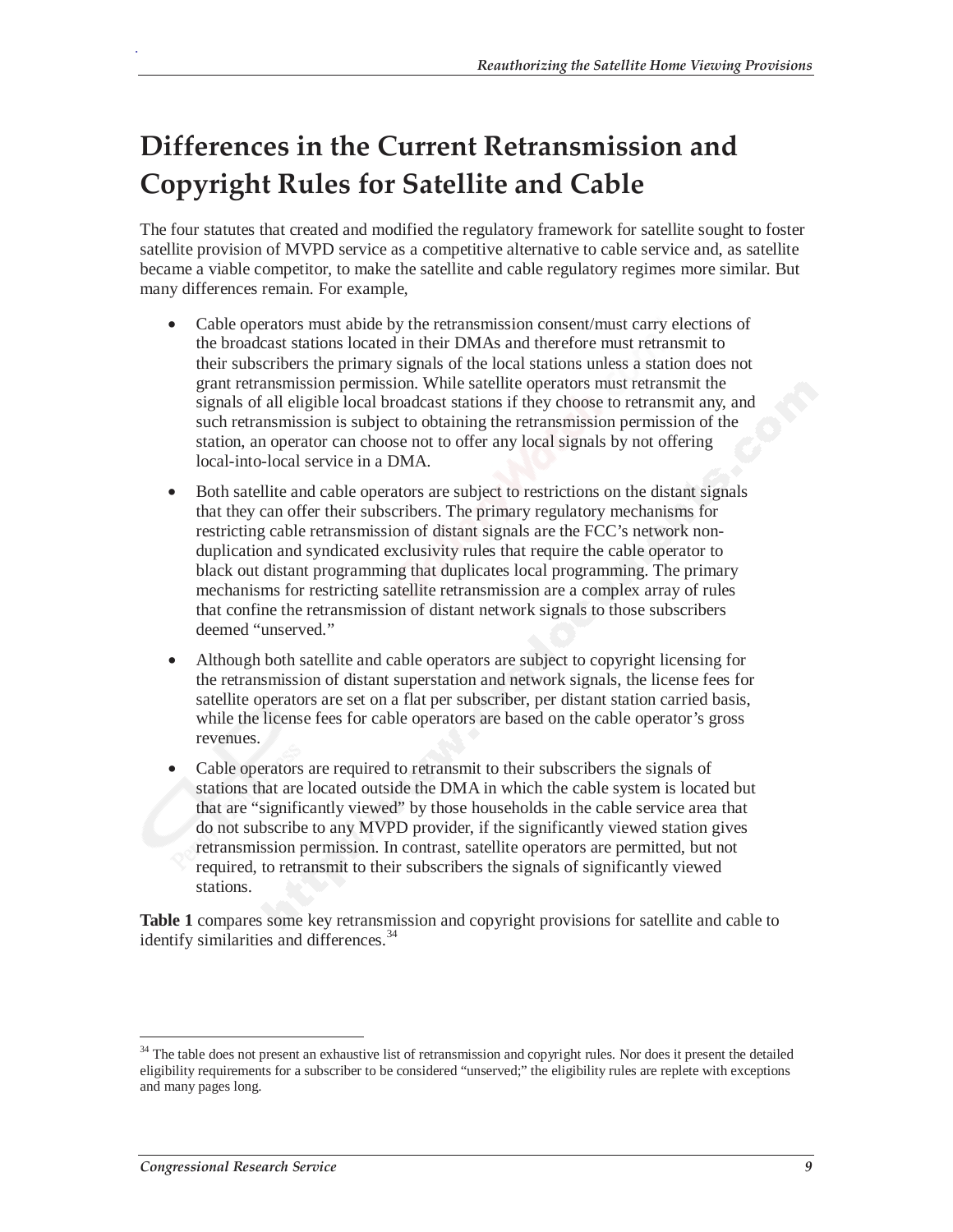| <b>Issue</b>                     | <b>Satellite Operators</b>                                                                                                                                                                                                                                                                                                                                                                                                                                                                                                                                                                                                                                                                                                                                                                                                           | <b>Cable Operators</b>                                                                                                                                                                                                                                                                                                                                                                                                                                                                                                                                                                                                                                                                                         |
|----------------------------------|--------------------------------------------------------------------------------------------------------------------------------------------------------------------------------------------------------------------------------------------------------------------------------------------------------------------------------------------------------------------------------------------------------------------------------------------------------------------------------------------------------------------------------------------------------------------------------------------------------------------------------------------------------------------------------------------------------------------------------------------------------------------------------------------------------------------------------------|----------------------------------------------------------------------------------------------------------------------------------------------------------------------------------------------------------------------------------------------------------------------------------------------------------------------------------------------------------------------------------------------------------------------------------------------------------------------------------------------------------------------------------------------------------------------------------------------------------------------------------------------------------------------------------------------------------------|
| Local Signals:<br>Retransmission | A satellite operator is allowed, but not required, to<br>retransmit to its subscribers the signals of<br>broadcast television stations in their local market<br>(the DMA in which the subscriber is located); if a<br>satellite operator chooses to offer such "local-into-<br>local" service, it must provide the primary signals of<br>all the full-power stations in that local market,<br>subject to obtaining local station permission. (47<br>$U.S.C. 338(a)(1))$ If the signals of two commercial<br>stations in the DMA are substantially duplicative,<br>the satellite operator need not carry both signals,<br>unless they originate in different states. (47 U.S.C.<br>$338(c)$ ) The satellite operator may include in its<br>local-into-local service the signals of local low<br>power stations. (47 U.S.C. 338(a)(3)) | A cable operator is required to retransmit<br>to its subscribers the primary signals of all<br>the full-power commercial broadcast<br>television stations, qualified<br>noncommercial educational television<br>stations, and qualified low-power<br>television stations located in the DMA in<br>which the cable operator is located, up to<br>a certain percentage of its capacity, and<br>subject to obtaining local station<br>permission; a cable operator may<br>retransmit the signals of other (non-<br>qualified noncommercial and low power<br>stations) local stations, subject to<br>obtaining the permission of those stations.<br>(47 U.S.C. 534(a) and (b) and 535(a) and<br>(b) and $325(b)$ ) |
| Local Signals:<br>Copyright      | Secondary transmission of a local broadcast signal<br>by a satellite operator is subject to statutory<br>copyright licensing with no royalty fee. (17 U.S.C.<br>122(c)                                                                                                                                                                                                                                                                                                                                                                                                                                                                                                                                                                                                                                                               | Secondary transmission of a local<br>broadcast signal by a cable operator is not<br>considered an infringement of copyright.<br>(17 U.S.C. 111(b) and 47 U.S.C. 534(a)<br>and $(b)$ and $535(a)$ and $(b)$ )                                                                                                                                                                                                                                                                                                                                                                                                                                                                                                   |

#### **Table 1. Current Retransmission and Copyright Rules for Satellite and Cable Operators**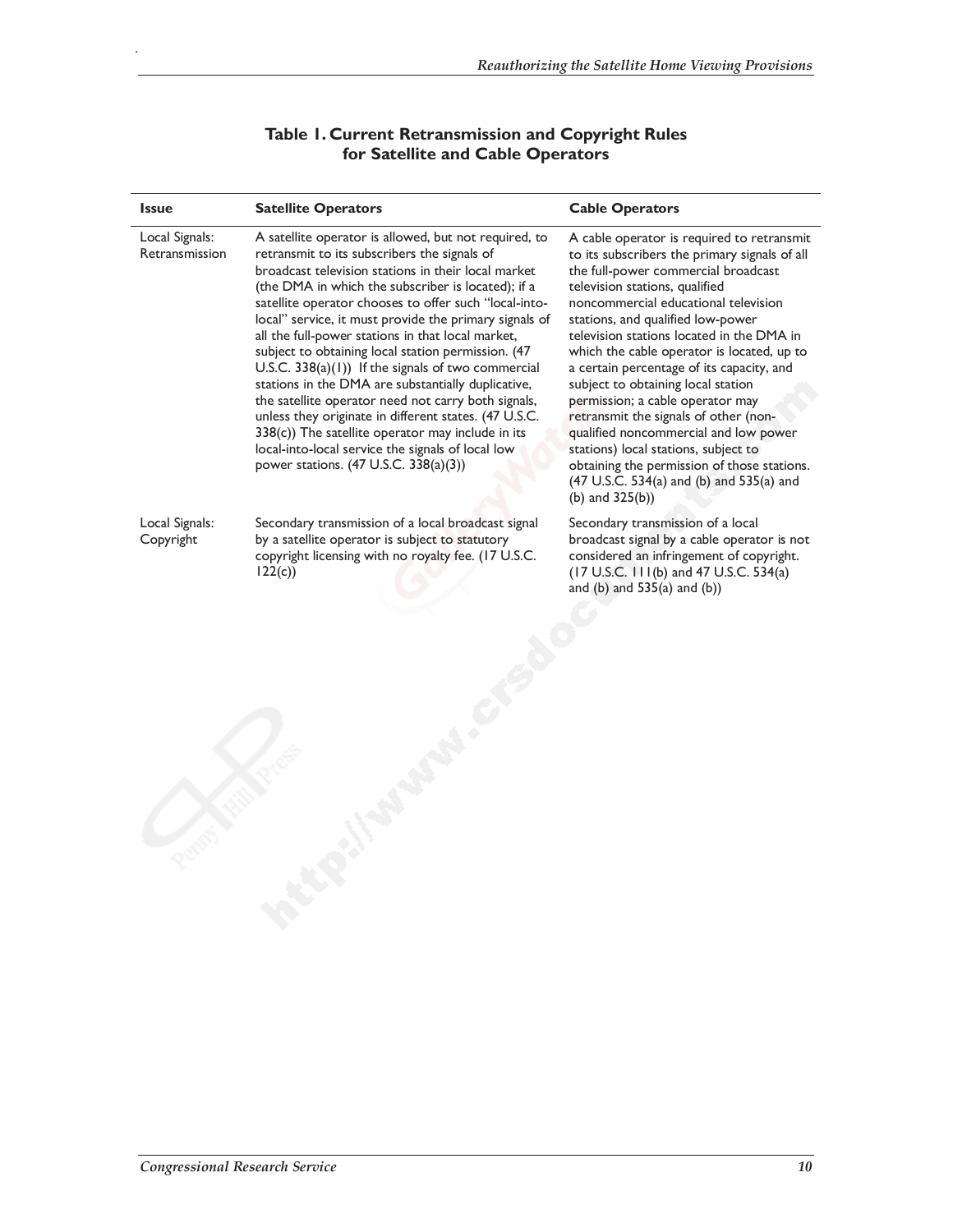| <b>Issue</b>                       | <b>Satellite Operators</b>                                                                                                                                                                                                                                                                                                                                                                                                                                                                                                                                                                                                                                                                                                                                                                                                                                                                                                                                                                                                                                                                                                                                                                                                                                                                                                                                                                                                                                                                                                                                                                                                                                                                                                                                                                                                                                                                                                                                                                                                                                                                                                                                                                                               | <b>Cable Operators</b>                                                                                                                                                                                                                                                                                                                                                                                                                                                                                                                                                         |
|------------------------------------|--------------------------------------------------------------------------------------------------------------------------------------------------------------------------------------------------------------------------------------------------------------------------------------------------------------------------------------------------------------------------------------------------------------------------------------------------------------------------------------------------------------------------------------------------------------------------------------------------------------------------------------------------------------------------------------------------------------------------------------------------------------------------------------------------------------------------------------------------------------------------------------------------------------------------------------------------------------------------------------------------------------------------------------------------------------------------------------------------------------------------------------------------------------------------------------------------------------------------------------------------------------------------------------------------------------------------------------------------------------------------------------------------------------------------------------------------------------------------------------------------------------------------------------------------------------------------------------------------------------------------------------------------------------------------------------------------------------------------------------------------------------------------------------------------------------------------------------------------------------------------------------------------------------------------------------------------------------------------------------------------------------------------------------------------------------------------------------------------------------------------------------------------------------------------------------------------------------------------|--------------------------------------------------------------------------------------------------------------------------------------------------------------------------------------------------------------------------------------------------------------------------------------------------------------------------------------------------------------------------------------------------------------------------------------------------------------------------------------------------------------------------------------------------------------------------------|
| Distant Signals:<br>Retransmission | A satellite operator is allowed to retransmit (1) the<br>signals of distant "superstations" to all of its<br>subscribers, (2) the signals of distant "significantly<br>viewed" stations to subscribers located in the<br>markets for which those stations qualify as<br>significantly viewed, and (3) the signals of distant<br>network affiliated stations to "unserved"<br>subscribers—subscribers who cannot receive local<br>network affiliated stations either because the<br>satellite operator does not offer local-into-local<br>service in their local market and they are located<br>too far from the transmitter to receive signals of a<br>certain quality over-the-air or because not all four<br>of the major national networks have affiliates in<br>their market; a satellite operator may not<br>retransmit other distant signals to its subscribers<br>except for a small number of grandfathered<br>situations in which subscribers who do have access<br>to local-into-local service continue to be eligible to<br>receive distant signals from their satellite operator.<br>(47 U.S.C. 339(a) and (c) and 340(b)(3)) An MVPD<br>does not need to obtain consent to retransmit the<br>signal of a noncommercial television broadcast<br>station. $(47 \text{ U.S.C. } 325(b)(2)(A))$ A satellite<br>operator does not need to obtain consent to<br>retransmit the signal of a superstation if it complies<br>with the FCC's network non-duplication,<br>syndicated exclusivity, and sports blackout rules.<br>$(47 \text{ U.S.C. } 325(b)(2)(B))$ It does not need to obtain<br>consent to retransmit distant network station<br>signals to "unserved" subscribers. (47 U.S.C.<br>$325(b)((2)(C))$ It must obtain consent to<br>retransmit the signals of a significantly viewed<br>station, but does not have to comply with the<br>FCC's network non-duplication, syndicated<br>exclusivity, and sports blackout rules. (47 U.S.C.<br>340(d)(2) and 340(e)) Where a satellite operator<br>offers local-into-local service, it can retransmit the<br>signals of significantly viewed stations only to those<br>subscribers who take local-into-local service. (47<br>U.S.C. $340(b)(1)$ and $(2)$ ) | A cable operator is allowed to retransmit<br>the signals of all distant broadcast<br>television station signals subject to<br>complying with the FCC's network non-<br>duplication, syndicated exclusivity, and<br>sports blackout rules and subject to<br>obtaining the permission of those distant<br>stations other than superstations. (47<br>U.S.C. 325(b)(1) and 325(b)(2)(D) and 47<br>CFR 76.92-76.111) An MVPD does not<br>need to obtain consent to retransmit the<br>signal of a noncommercial television<br>broadcast station. $(47 \text{ U.S.C. } 325(b)(2)(A))$ |
| Distant Signals:<br>Copyright      | A satellite operator must pay a copyright license<br>fee for the public performance of superstation and<br>distant network television signals, but there is a<br>royalty-free license for the public performance of<br>the signals of significantly viewed stations; royalty<br>fees are calculated on a flat per subscriber, per<br>distant station carried basis; there are separate                                                                                                                                                                                                                                                                                                                                                                                                                                                                                                                                                                                                                                                                                                                                                                                                                                                                                                                                                                                                                                                                                                                                                                                                                                                                                                                                                                                                                                                                                                                                                                                                                                                                                                                                                                                                                                   | A cable operator must pay a copyright<br>license fee for the public performance of<br>all distant signals carried except those of<br>significantly viewed stations. Royalty fees<br>are based on a percentage of the cable<br>operator's gross revenues. (17 U.S.C.<br>111(d)                                                                                                                                                                                                                                                                                                  |

royalty fee rates for superstations and for network stations, and for analog and digital signals. (17

U.S.C. 119(a)(1), (2), and (3))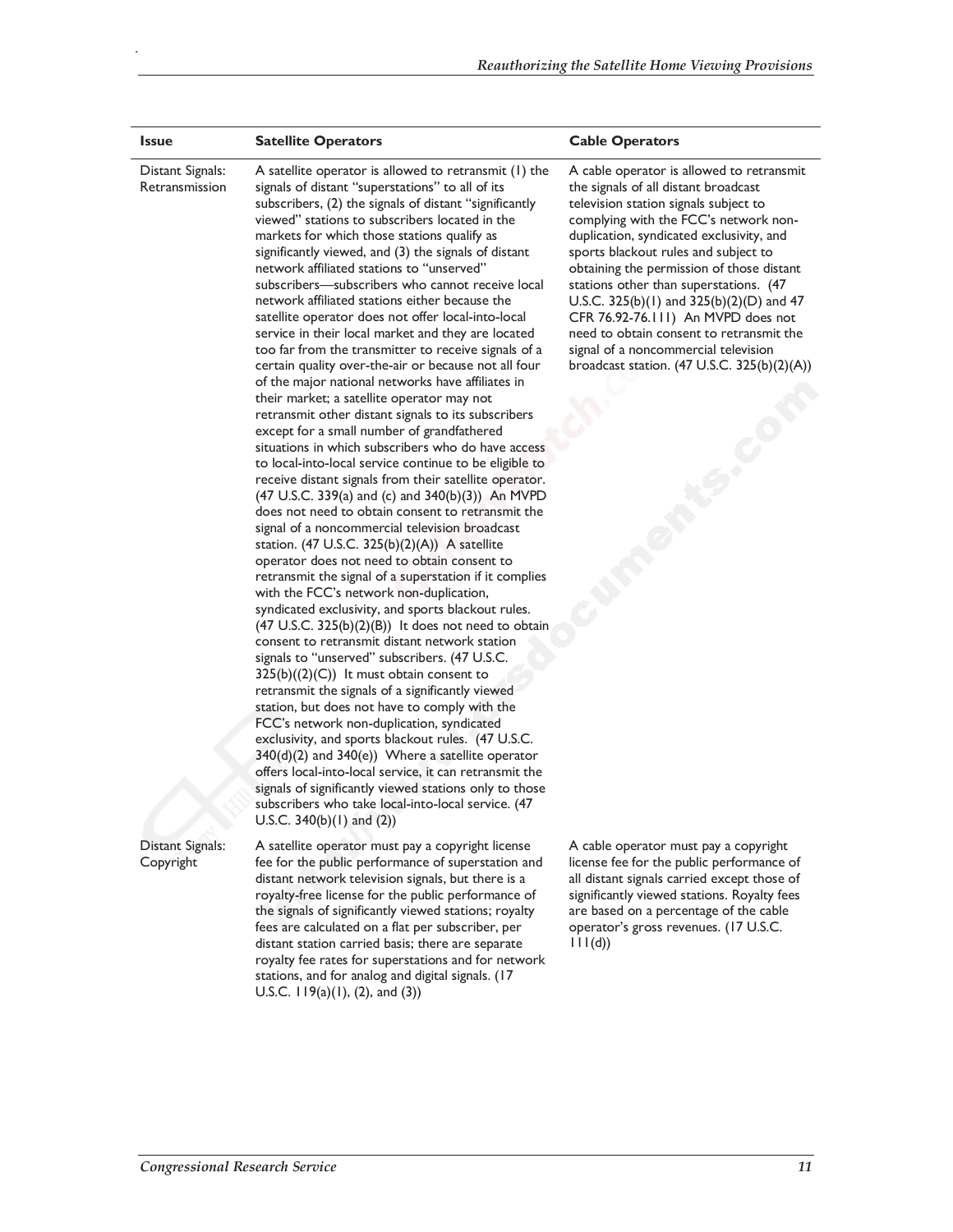| <b>Issue</b>      | <b>Satellite Operators</b>                                                                                                                                                                                                                                                                                                                                                                                                                                                                                                                                                                                                                                                                                                                                                                                                                                                                                                                                                                                                                                                                                                                                                                                                                                                                                                                                                                                                                                                                                                                                                                                                                                                                                             | <b>Cable Operators</b>                                                                                                                                                                                                                                                                                                            |
|-------------------|------------------------------------------------------------------------------------------------------------------------------------------------------------------------------------------------------------------------------------------------------------------------------------------------------------------------------------------------------------------------------------------------------------------------------------------------------------------------------------------------------------------------------------------------------------------------------------------------------------------------------------------------------------------------------------------------------------------------------------------------------------------------------------------------------------------------------------------------------------------------------------------------------------------------------------------------------------------------------------------------------------------------------------------------------------------------------------------------------------------------------------------------------------------------------------------------------------------------------------------------------------------------------------------------------------------------------------------------------------------------------------------------------------------------------------------------------------------------------------------------------------------------------------------------------------------------------------------------------------------------------------------------------------------------------------------------------------------------|-----------------------------------------------------------------------------------------------------------------------------------------------------------------------------------------------------------------------------------------------------------------------------------------------------------------------------------|
| <b>Exceptions</b> | Satellite operators are allowed to retransmit, to<br>subscribers located in certain counties or states (in<br>Vermont, New Hampshire, Oregon, and<br>Mississippi) that are assigned to DMAs whose local<br>broadcast stations are in another state, certain in-<br>state but non-local market signals; retransmission of<br>these distant signals is subject to obtaining the<br>permission of the stations, meeting the<br>requirements of the network non-duplication and<br>syndicated exclusivity rules, and making royalty<br>payments under the compulsory copyright license<br>for the secondary transmission of distant broadcast<br>signals. (17 U.S.C. 119(a)(2)(C)(i)-(iv) and 47 U.S.C.<br>341) The geographic areas in Alaska that are not in<br>any Nielsen DMA are assigned by satellite carriers<br>to one of the DMAs in that state in order to allow<br>the carriers to offer subscribers in those areas the<br>local-into-local service for the DMA to which they<br>are assigned. (17 U.S.C. 19(a)(16)) Satellite carriers<br>with more than 5,000,000 subscribers who offer<br>service in Alaska/Hawaii must retransmit to<br>subscribers in those states all of the analog<br>broadcast signals originating in Alaska/ Hawaii;<br>these signals must be made available to substantially<br>all of the subscribers in their DMAs and the signals<br>from at least one of the local markets in the state<br>must be made available to substantially all of the<br>subscribers in the state not located in a DMA; the<br>cost to subscribers of such transmissions shall not<br>exceed the cost of retransmission of local television<br>stations in other states. $(47 \text{ U.S.C. } 338(a)(4))$ | A cable operator may elect to retransmit<br>to subscribers in Umatilla, Grant, Malheur,<br>and Wallowa counties in Oregon the<br>broadcast signals of any television<br>broadcast station in Oregon that any cable<br>operator was retransmitting to<br>subscribers in those four counties on<br>January 1, 2004. (47 U.S.C. 341) |

**Source:** Statutory and regulatory citations are provided within the table.

### **Providing the Signals of Non-Local but In-State Stations to Orphan Counties**

Under current statutes and rules, 43 states have one or more counties that are assigned to local markets for which the principal city (from which all or most of the local television signals originate) is outside their state.<sup>35</sup> As a result, satellite (and, in many situations, cable) subscribers in these "orphan counties" may not be receiving signals from in-state broadcast stations and may not be receiving news, sports, and public affairs programming of interest in their state. Many households and local and state elected officials in these counties have contacted their Members of Congress to request that satellite operators be allowed (and cable operators, who currently are allowed, be encouraged) to retransmit to subscribers in the counties the signals of broadcast stations in in-state, but non-local, markets.

-

<sup>35</sup> See CRS Report RL32641, *"Localism": Statutes and Rules Affecting Local Programming on Broadcast, Cable, and Satellite Television*, by Charles B. Goldfarb, Table 1, for a state-by-state listing of these counties as of 2003.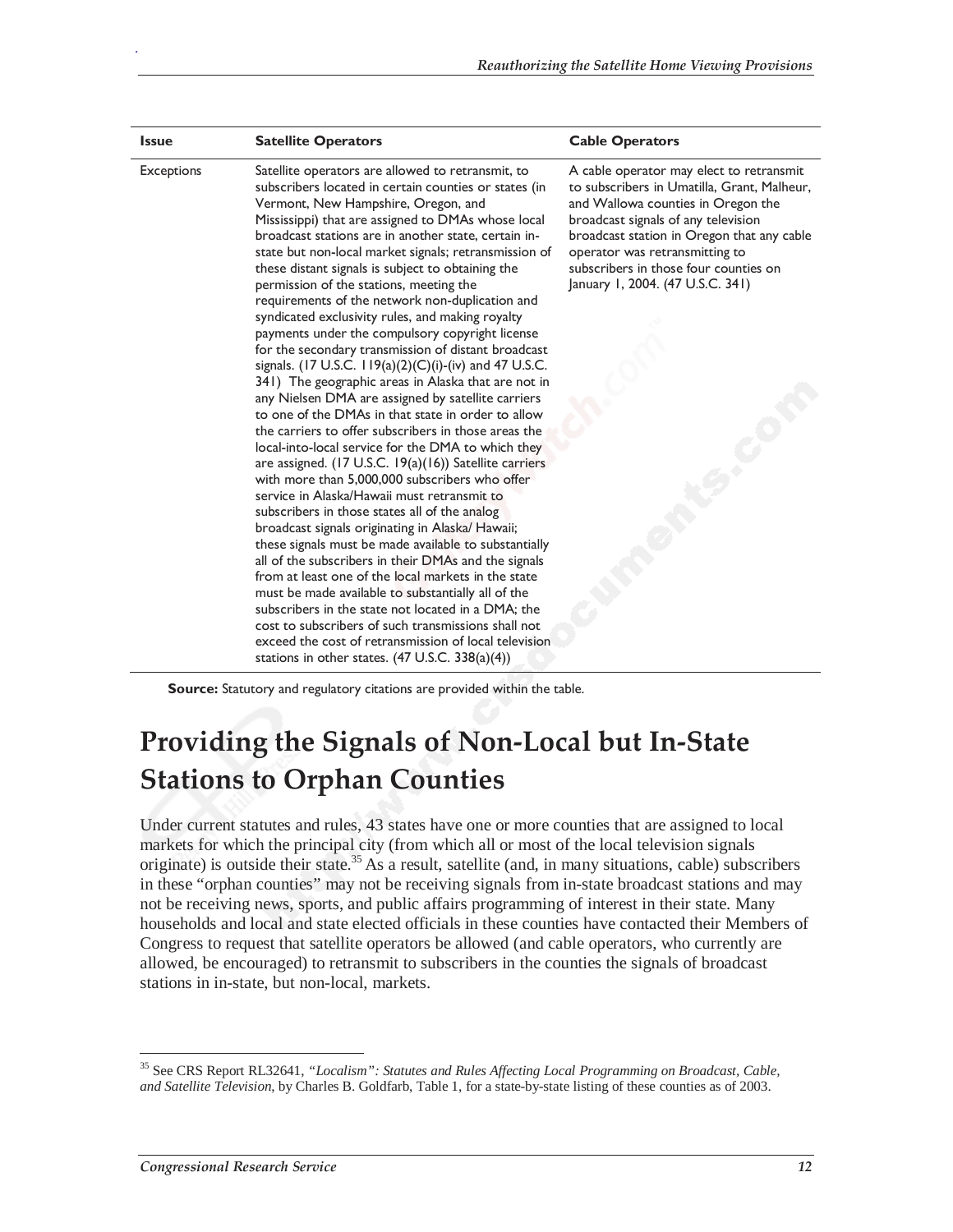Proponents of the retransmission of non-local but in-state broadcast signals to MVPD subscribers located in orphan counties cite the following programming benefits:

- **Sports programming** Many subscribers have a strong allegiance to the sports teams of their home state universities, whose games are more likely to be broadcast by in-state broadcast stations than by stations located in another state. Similarly, many subscribers have a strong allegiance to professional sports teams located in the state, whose games are more likely to be broadcast by in-state broadcast stations than by stations located in another state.36 Stations located in bordering states are especially unlikely to broadcast these sporting events of interest to the subscribers in orphan counties if the state universities in those bordering states belong to different sports conferences or if those bordering states have their own professional sports teams. There is ample market evidence, in the form of cable sports networks being able to command by far the highest per subscriber fees, that many MVPD subscribers highly value sports programming and therefore allowing MVPDs to offer non-local but in-state sports programming would increase the well-being of those subscribers.
- **Weather and related public safety programming** There tend to be prevailing weather patterns in terms of the general direction that storms, tornadoes, and other inclement weather take, for example from west to east or from south to north. Public safety is fostered if MVPD subscribers are able to receive the broadcast signals of stations that experience and report on the same weather patterns the subscribers experience. Subscribers located in orphan counties that do not experience the same weather patterns as the local stations would benefit from receiving weather information provided by non-local but in-state stations that do experience and report on the same weather patterns.
- **State news programming** Typically, broadcast television stations provide more local news than state news. Frequently, however, orphan counties are located quite far away from both the local stations in their DMAs and from the closest non-local, but in-state stations. As a result, neither the local nor the in-state stations are likely to provide much coverage of local news in those orphan counties. Television stations, however, typically do provide some news coverage of state-wide elections and other state-wide issues. Proponents of the retransmission of in-state broadcast signals to orphan counties claim that the public interest, as well as the private interest of subscribers, would benefit from the retransmission of such state news programming to households in orphan counties.
- **State and local political advertising** Candidates for elective office at both the state and local level often try to communicate with voters through broadcast television advertising. To the extent that candidates, to reach households located in orphan counties, must purchase advertising time on television stations originating in other states and that primarily reach viewers who live in those other states, the efficiency of political advertising is reduced and the cost increased. If MVPDs could retransmit to subscribers located in orphan counties

-

<sup>&</sup>lt;sup>36</sup> Some professional sports leagues divide the country into geographic zones for which particular teams are given the rights to be the exclusive team to have their games broadcast. In these situations, broadcasters located in neighboring states might be contractually prohibited from broadcasting the games of a team located in a neighboring state.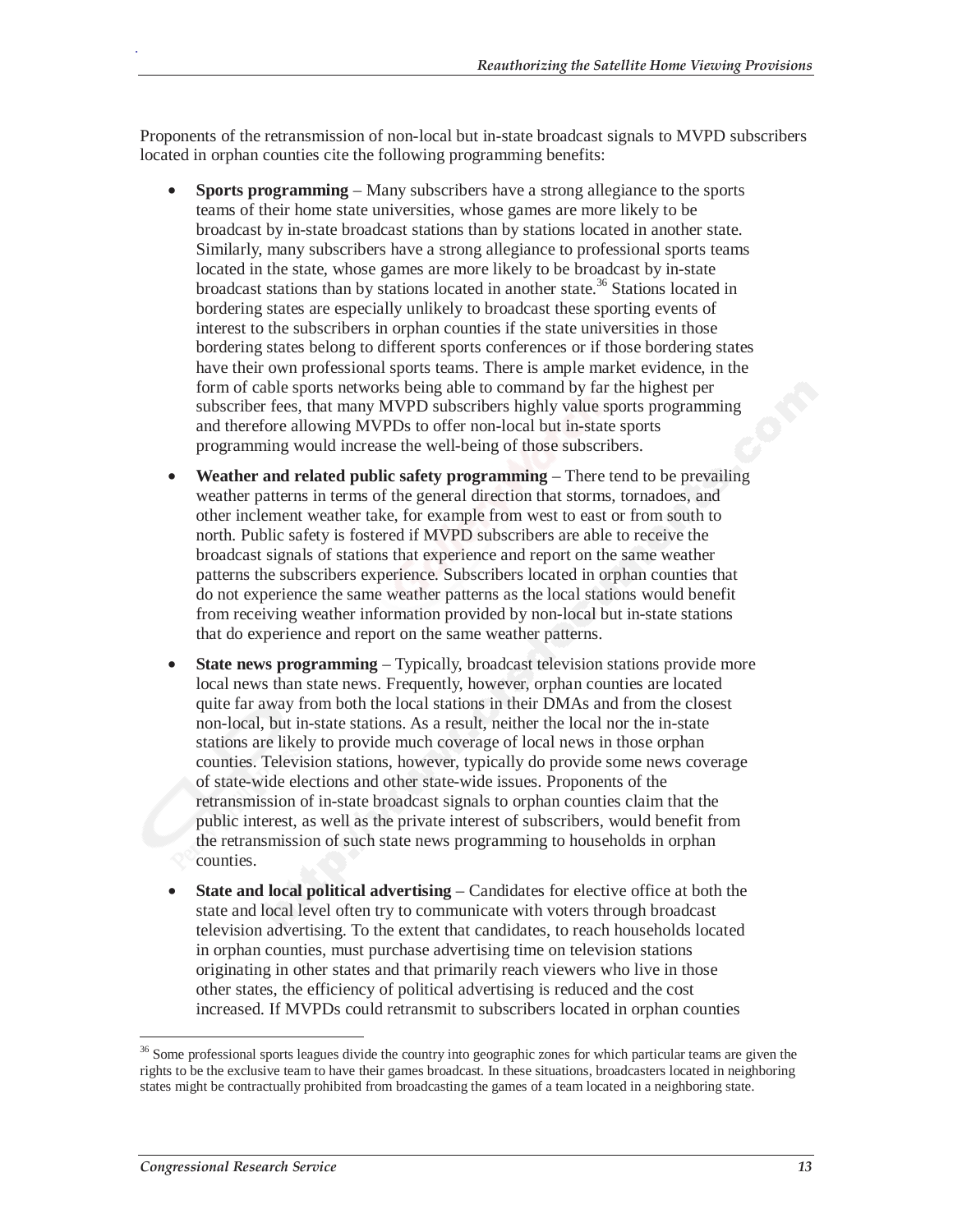the signals of in-state broadcast stations, political candidates might be able to save in advertising purchases made to out-of-state stations and still reach households located in those counties.

Broadcasters respond that the potential public interest gains from allowing the retransmission of distant in-state programming would be outweighed by decreases in the quality and quantity of local programming local stations could offer because they would be financially harmed by the importation of the distant signals.<sup>37</sup> Broadcast network affiliates claim that, in addition to broadcast advertising revenues falling, MVPDs could play hardball in their retransmission negotiations with the local stations, fail to reach a retransmission consent agreement, and then simply carry the signals of a distant in-state network affiliate at a lower price. With lower (or totally lost) retransmission consent revenues, broadcasters argue, they would have to cut back on local news programming, which is expensive to produce.

The actual impact – both on public policy objectives such as localism and on local broadcast station revenues – of allowing MVPDs to retransmit in-state signals to their subscribers in orphan counties is likely to be sensitive to the specific new retransmission and copyright rules that are adopted. Moreover, whatever those rules may be, the actual impact is likely to vary significantly from market to market.

There is no single model orphan county. Allowing MVPDs to retransmit distant in-state signals to a sparsely populated rural county that is geographically distant from both its local broadcast stations and from the distant in-state stations (for example, to Montezuma and La Plata counties in southwestern Colorado, which are assigned to the Albuquerque, NM DMA) will likely have a different market impact than allowing MVPDs to retransmit distant in-state signals to a highly urbanized county that is geographically close to its local stations, but across the state line (for example, to Dona Ana county in southern New Mexico, which includes the city of Las Cruces and is just across the state line from, but assigned to the DMA of, El Paso, TX). It is unlikely that the Albuquerque broadcast stations, which have 677,740 television households in their DMA, provide much programming (or advertising) that addresses the local needs and interests of the 27,540 television households in Montezuma and La Plata counties.<sup>38</sup> It also is unlikely that the distant in-state stations in Denver would provide programming or advertising that addresses the local needs and interests (including weather information) of households in Montezuma and La Plata counties, though those stations are likely to provide some Colorado sports, news, and political programming of state-wide interest. In contrast, the El Paso broadcast stations, which have 302,470 television households in their DMA, may well provide programming and advertising that addresses the local needs and interests of the 68,330 television households in Dona Ana county. The in-state stations in Albuquerque are unlikely to provide local programming (including weather reports or local advertising) of interest to the households in Dona Ana county, but they are likely to provide some New Mexico sports, news, and political programming of statewide interest.

It is difficult to project what the impact on the retransmission consent revenues of local broadcasters would be from the importation of in-state signals into orphan counties, or if that

 $\overline{a}$ <sup>37</sup> See, for example, the written statement of David K. Rehr, president and CEO, the National Association of Broadcasters, submitted to the United States House of Representatives Committee on the Judiciary, "Hearing on Copyright Licensing in a Digital Age: Competition, Compensation and the Need to Update the Cable and Satellite TV Licenses," February 25, 2009.

<sup>38</sup> Statistics in this paragraph are from *Nielsen DMA Market Atlas*, Nielsen Media Research, 2008.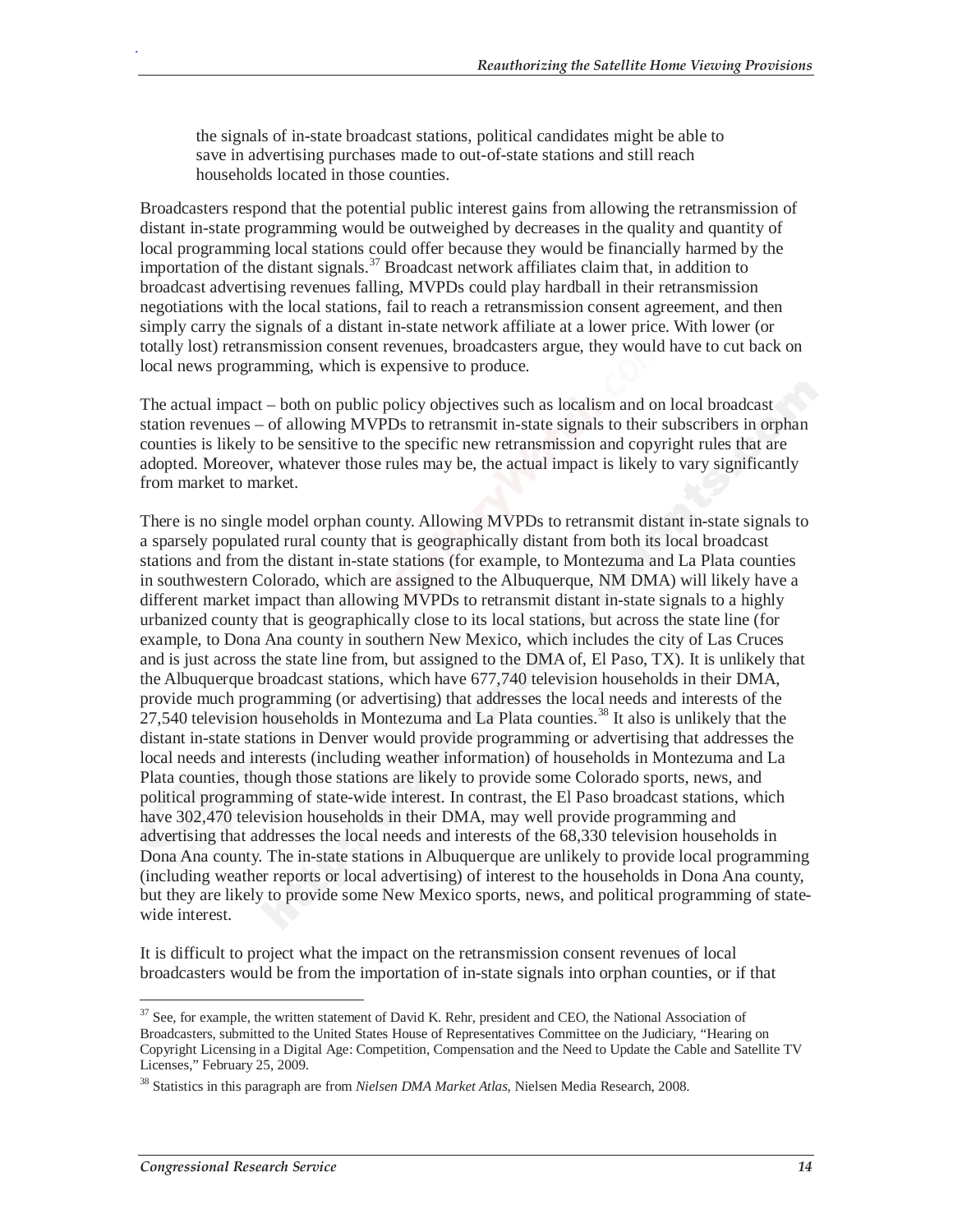impact would be greater in rural or urban orphan counties. There are potentially conflicting market forces at work. For example, on one hand, since the populations of Montezuma and La Plata counties are small, and the local programming of the Albuquerque stations is not likely to be responsive to the needs or interests of, or highly demanded by, the residents of those counties, it is unlikely that the retransmission consent revenues that Albuquerque stations receive from MVPDs serving Montezuma and La Plata counties represent a significant portion of those stations' revenue streams. In contrast, because the local programming of the El Paso stations is likely to be responsive to the needs and interests of the residents of Dona Ana county, which has a substantial population, it is possible that the retransmission consent revenues that El Paso stations receive from MVPDs serving Don Ana county do represent a significant portion of those stations' revenue streams. On the other hand, given that small cable companies serving rural communities (such as those serving Montezuma and La Plata counties) tend to be in less favorable retransmission consent negotiating positions than larger cable companies serving more populous areas (such as Comcast, which serves Las Cruces, the major city in Dona Ana county), on a per subscriber basis more retransmission consent revenues may be generated in more rural counties.

Currently, cable operators may retransmit to their subscribers in orphan counties the signals of any non-local station located in the state, subject to meeting the FCC's network non-duplication, syndicated exclusivity, and sports blackout rules, obtaining the permission of those distant stations, and paying a copyright royalty fee. In many cases, the in-state stations are prohibited from granting retransmission consent by provisions in their network-affiliate contracts – though data are not available to shed light on how common such contractual prohibitions are or how often (if at all) cable companies have sought such retransmission consent. Currently, satellite operators may only retransmit the in-state signals of stations that the FCC has determined are "significantly viewed" and of stations affiliated with networks for which subscribers in the orphan county cannot receive the over-the-air signal of a local network-affiliated station; they must pay a copyright fee for retransmitting the signals of network-affiliated stations, but not significantly viewed stations.

If Congress decides to foster MVPD retransmission of programming of state-wide interest to subscribers in orphan counties, it would have a number of regulatory parameters available in considering modification of current retransmission and copyright rules. These include:

• **which in-state stations' signals the MVPDs may retransmit:** The more nonlocal, but in-state stations that an MVPD may negotiate with to retransmit their signals to subscribers in orphan counties, the greater the potential availability of programming of state-wide interest to those subscribers (though many of these stations might not be airing programming of local interest in the orphan counties). At the same time, the greater the number of potential broadcast signals available to the MVPD, the greater the opportunity for the MVPD to take a hard line when negotiating retransmission consent with local broadcasters. The broadest option would allow MVPDs to retransmit to their subscribers in orphan counties the signals of *any* station located in the state; this would maximize both the potential availability of programming of state-wide interest and the potential negative impact on local broadcasters. A second option would allow MVPDs to retransmit to their subscribers in orphan counties the signals of any station located in the state capital. This option appears to implicitly assume that the broadcast stations in state capitals are most likely to carry news and public affairs programming of state-wide interest. Critics have indicated that state capitals may be located very far from orphan counties, and thus be unlikely to provide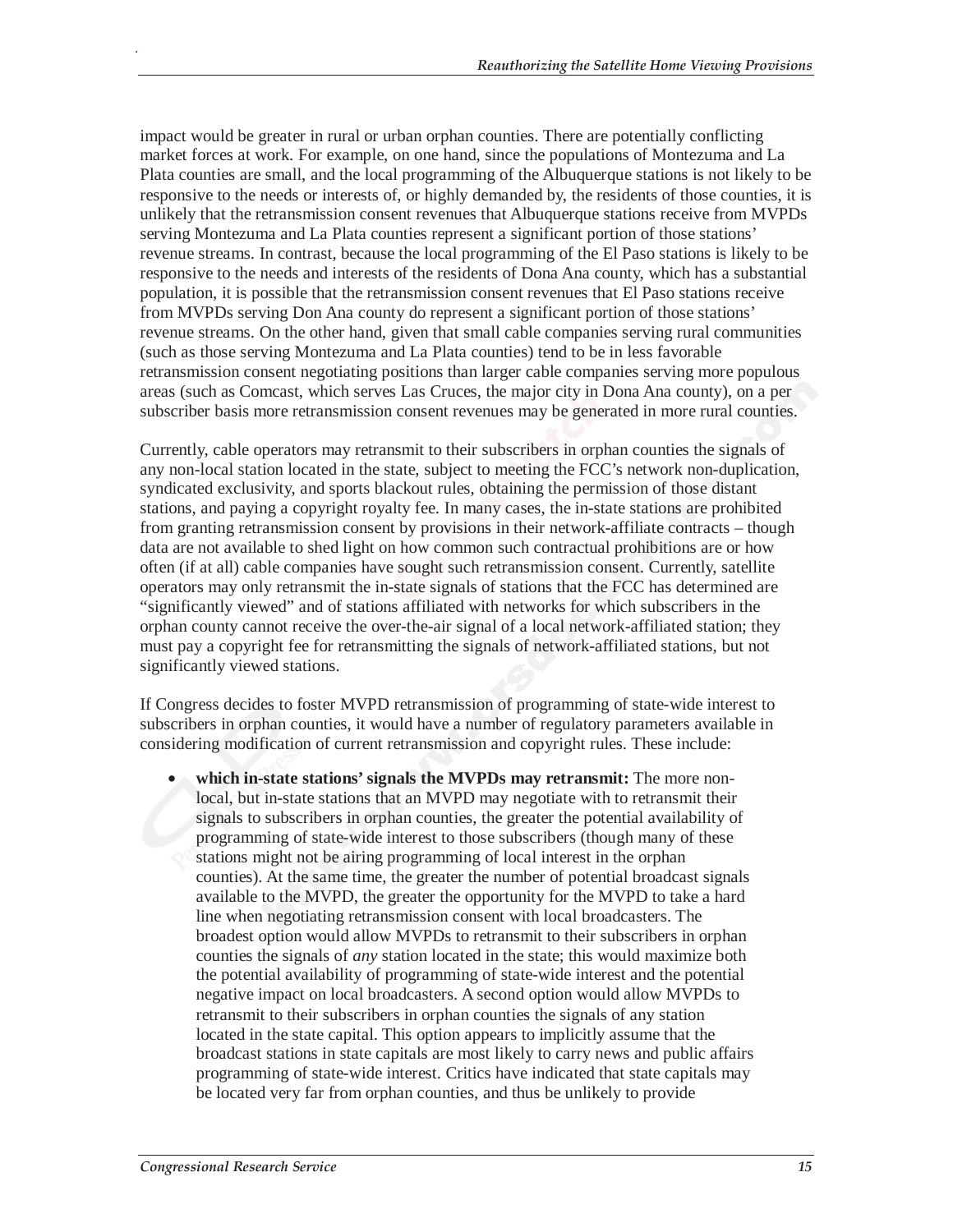programming of local interest, such as weather forecasts, to households in the counties. They have proposed that if the retransmission of non-local in-state signals is allowed at all, it should be limited to the signals of stations that are in markets adjacent to the orphan counties. One such proposal, which has been floated but not formally introduced in legislation, would limit retransmission to the signals of stations in markets adjacent to (or, if there were no such markets, the market closest to) orphan counties; a broadcast station's signals could be retransmitted within an adjacent DMA, but (1) only if that adjacent DMA covers more than one state, (2) only to counties in the DMA that are within the same state as the broadcast station, and (3) only if those counties have no home-state affiliate of the same network.<sup>39</sup>

- **whether to limit the programming on those stations that can be retransmitted by applying the FCC's network non-duplication, syndicated exclusivity, and sports blackout rules to such retransmission**: Whichever instate stations' signals may be retransmitted, MVPDs will find it less attractive to retransmit these signals if such retransmission is subject to the FCC's network non-duplication and syndicated exclusivity rules, which allow the local station to require the MVPD to black out all network and syndicated programming on the retransmitted signal even if the local station was not being carried by the MVPD.<sup>40</sup> Although these rules only apply within a 35 to 55 mile radius of the broadcast station, and many orphan counties are farther away from the local broadcast stations than that, many counties, or parts thereof, do lie within those mileage limits.
- **whether there should be any modifications to the retransmission consent requirements in Section 325 of the Communications Act to explicitly address the retransmission of signals into orphan counties**: Since most broadcasters oppose the retransmission of distant signals into their markets, they may not be willing to grant MVPDs permission to retransmit their signals to other markets. Under current rules, MVPD retransmission of non-local signals is usually, but not always, subject to obtaining the retransmission consent of the broadcast station. Thus, even if an MVPD wants to retransmit a non-local, in-state signal to its subscribers in an orphan county it may not be able to do so. One of the provisions in the Four Corners Television Access Act of 2009 would exempt MVPDs from the requirement to obtain retransmission consent from in-state broadcasters in order to retransmit their signals to the two orphan counties. By contrast, under the adjacent underserved county proposal, MVPDs would be required to obtain retransmission consent from in-state broadcast stations in order to retransmit their

-

<sup>&</sup>lt;sup>39</sup> Under this proposal (hereinafter referred to as the "adjacent underserved county proposal"), an "adjacent market" would be defined as any local market adjacent to, and partially but not entirely in the same state as, the local market in which a station's community of license is located; an "adjacent underserved county" would be defined as a county within the station's adjacent market that is both (a) located in the same state as the station's community of license, and (b) not within the local market of any other station that is both affiliated with the same network and located in the same state as such other station's community of license. In addition, a county that is in a local market containing no in-state network stations, but which is not located in the adjacent market of any in-state network station, would be considered to be in the adjacent market of the nearest local market located in whole or in part within the state in which the county is located.

<sup>&</sup>lt;sup>40</sup> The adjacent underserved county proposal explicitly would not make the retransmission of in-state signals into adjacent underserved counties subject to the FCC's network non-duplication and syndicated exclusivity requirements.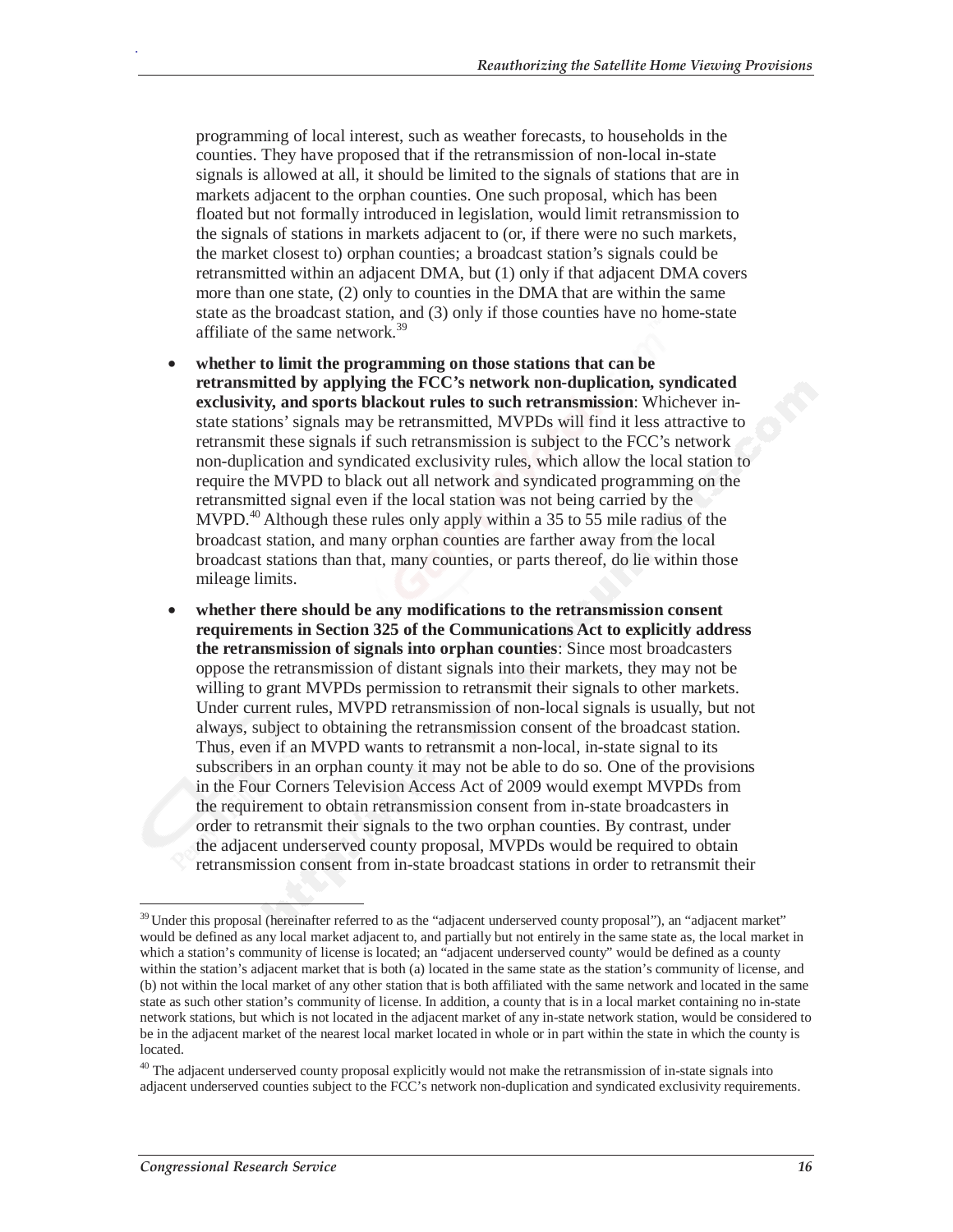signals to orphan counties. $41$  At the same time, under the adjacent underserved county proposal a local broadcast station could not block MVPDs from retransmitting non-local, in-state station signals into orphan counties by conditioning MVPD retransmission of its own signal on the MVPD not retransmitting non-local, in-state signals.

- **whether existing provisions in network-affiliate contracts that prohibit affiliates from granting retransmission rights to their signals outside their local markets should be pre-empted to ensure that in-state programming is available to subscribers in orphan counties**: Although systematic data are not available, it appears that many current network-affiliate contracts include provisions that prohibit the affiliates from granting MVPDs permission to retransmit their signals beyond the local market. These contractual provisions could render ineffective rules allowing MVPDs to retransmit in-state signals, if such retransmission were contingent on obtaining the retransmission consent of the broadcast station, as for example would be required under the adjacent underserved county proposal. If it is the intention of Congress to maximize the likelihood that residents of orphan counties who subscribe to MVPD service receive non-local, in-state broadcast signals, it may be necessary to pre-empt the restrictive provisions in the network-affiliate contracts. Such action would, however, represent intrusive government intervention into the contractual relationship between private parties. One possible approach would be to exempt MVPDs that want to retransmit in-state signals to their orphan county subscribers from the requirement that they obtain the retransmission consent of the broadcaster. This might or might not be effective, depending on the exact wording of the relevant provisions in the network-affiliate contracts. If the provisions only prohibit stations from granting retransmission consent, but do not restrict the stations from allowing the signals to be retransmitted, then it might be sufficient to add a provision to section  $325(b)(2)(C)$ , which lists the exceptions to the retransmission consent requirements. If the provisions include broader restrictions, then it might be necessary to prohibit certain contractual relationships. There is not sufficient publicly available information on those contractual provisions to be certain what statutory language would be needed to pre-empt current restrictive provisions.
- **whether MVPDs should be required to retransmit the signals of all local broadcast stations in an orphan county as a precondition for the right to retransmit non-local, in-state signals to subscribers in the orphan county**: One way to constrain the negotiating leverage that an MVPD could gain if it were allowed to retransmit the signals of non-local, in-state stations to its orphan county subscribers might be to condition such retransmission on the MVPD reaching retransmission consent with, and carrying the signals of, all the local stations in the county. The adjacent underserved county proposal includes this condition.
- **what the copyright treatment should be for the retransmission of distant instate signals to subscribers in orphan counties**: The greater the copyright

-

 $41$  Unless, as discussed below, the station is prohibited, under provisions of its network-affiliate contract, from granting retransmission consent to MVPDs to retransmit their signals beyond their local markets.